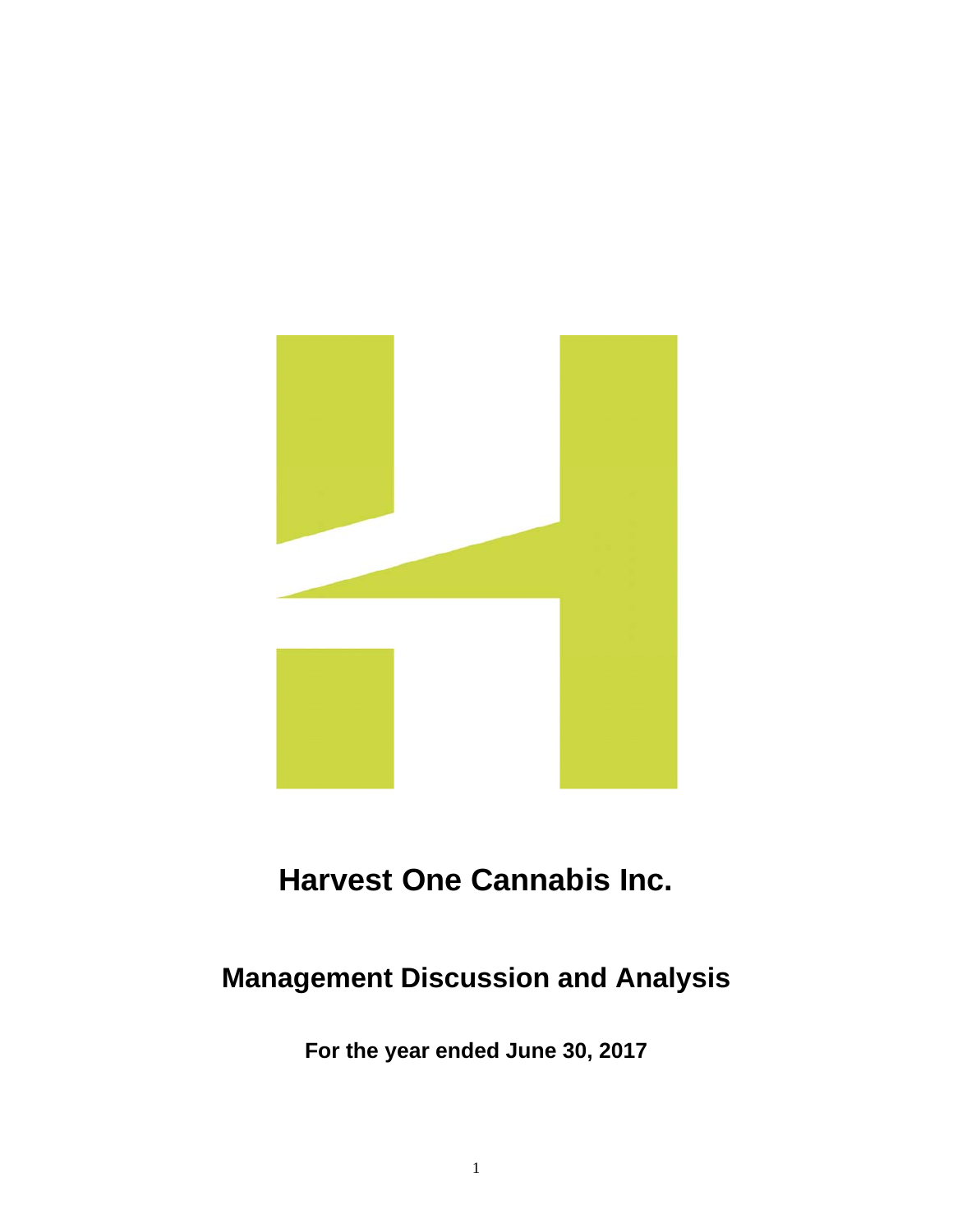# **INTRODUCTION**

This Management's Discussion and Analysis ("MD&A") should be read in conjunction with the audited combined consolidated financial statements and related notes thereto of Harvest One Cannabis Inc. ("Harvest One" or "us" or "we" or "our" or the "Company") for the year ended June 30, 2017, which have been prepared in accordance with International Financial Reporting Standards ("IFRS") as issued by the International Accounting Standards Board ("IASB"). All amounts are expressed in Canadian dollars unless otherwise stated. This MD&A has been prepared as of September 28, 2017, and includes certain statements that may be deemed "forward-looking statements". Investors are directed to the section "Risks and Uncertainties" and to page 15 for a statement on forward-looking information included within this MD&A.

#### **BUSINESS OVERVIEW**

Harvest One is an early-entry global cannabis company servicing the medical and preparing to serve the new Canadian recreational cannabis markets, in Canada and internationally. The Company is based in British Columbia, Canada and the Company's common shares are listed under the symbol "HVST" on the Toronto Stock Venture Exchange ("TSX-V"). Harvest One serves as the umbrella company over its two wholly owned subsidiaries United Greeneries Holdings Ltd. ("United Greeneries") and Satipharm AG ("Satipharm").

United Greeneries is licensed to produce medical marijuana under the provisions of the *Access to Cannabis for Medical Purposes Regulations* ("ACMPR"). United Greeneries received its license(the "License") to cultivate marijuana on June 28<sup>th</sup>, 2016, and completed it's inspection for a License to sell Medical marijuana. United Greeneries' primary operations are based in Duncan, BC (the "Duncan Facility").

Satipharm is an international medical cannabis brand with focus on oral delivery technologies currently servicing the European and Australian markets. Satipharm holds the exclusive global marketing and distribution rights to a Gelpell® Microgel technology for all cannabis related products.

MMJ PhytoTech Limited ("MMJ") is the majority shareholder in in the Company with a 60% ownership. MMJ is invested in operations across the entire medicinal cannabis value chain through its interest in Harvest One and its 100% interest in Israeli research and development subsidiary, PhytoTech Therapeutics Limited ("PTL"). PTL through sub-agreements are contracted to perform its clinical development activities for Satipharm's cannabis products. (*See Description of Business – Satipharm's Medical Testing)*

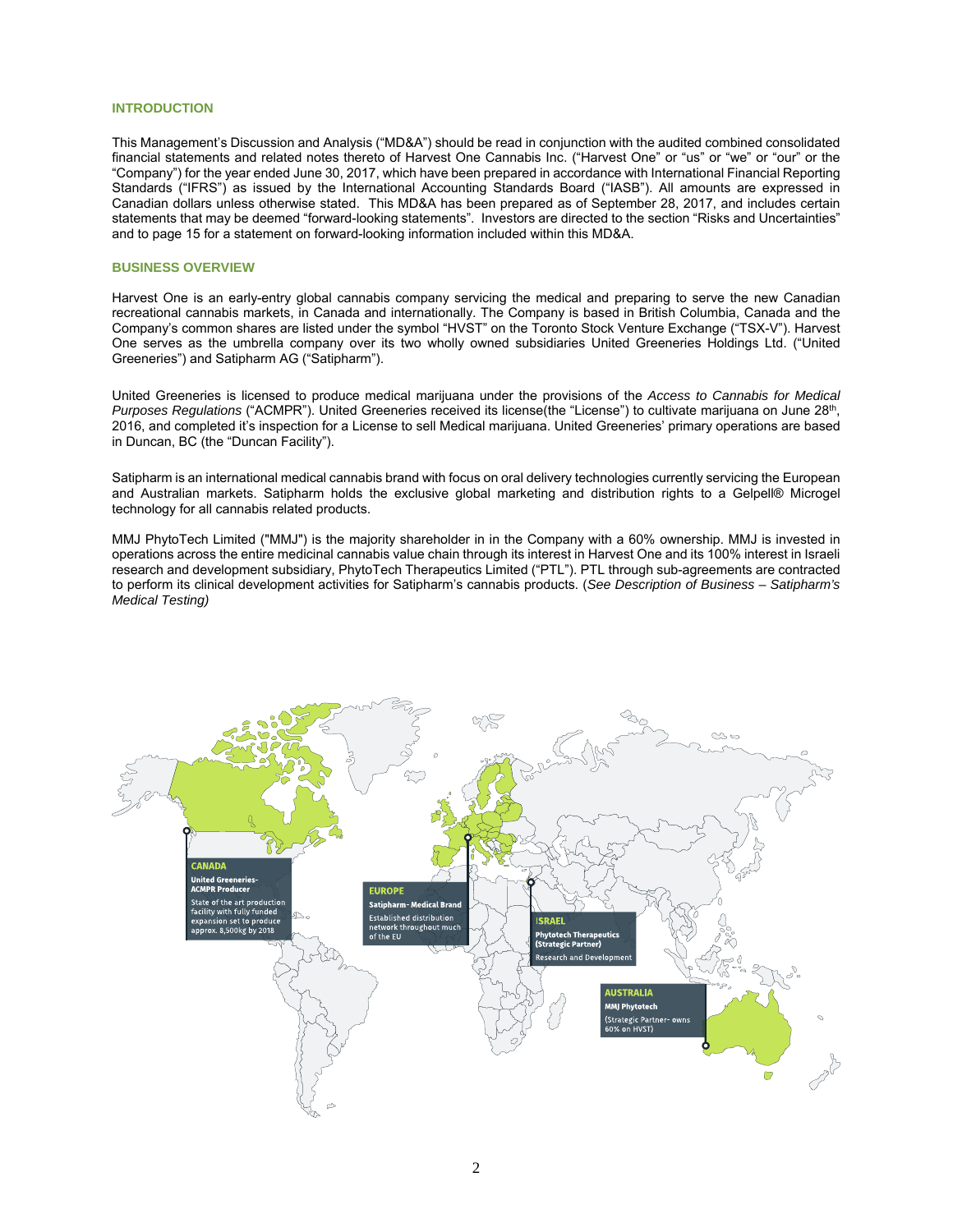# **HIGHLIGHTS**

- In February 2017, the Company completed an oversubscribed private placement resulting in the sale of 33,334,000 Subscription Receipts for aggregate gross proceeds of \$25,000,500 (*See Description of Business – Harvest One Reverse Takeover; Conversion of Subscription Receipts*).
- On April 26, 2017, the Company completed the reverse take-over of United Greeneries and Satipharm (*See Description of Business – Harvest One Reverse Takeover; RTO*).
- On April 28, 2017, the Company obtained final approval to list its common shares on the TSXV as a Tier 1 Industrial or Life Sciences Issuer and common shares began trading on the TSXV under the symbol "HVST"(*See Description of Business – Harvest One Reverse Takeover; Listing*).
- On June 27, 2017, the Company, through United Greeneries, received a renewal of its *ACMPR* cultivation License for a three-year period (*See Recent Developments*).
- On September 14, 2017, the Company completed, through United Greeneries Operations the required inspection for a ACMPR License to Sell. License approval is pending.
- In February 2017, two separate phase 2 clinical trials commenced using Satipharm's CBD capsules. Results are expected in Q4 2018 of the calendar year (*See Description of Business – Satipharm's Medical Testing).*

# **DESCRIPTION OF BUSINESS**

#### **Harvest One Reverse Takeover**

On April 26, 2017, the Company acquired 100% of the issued and outstanding shares (the "Purchased Shares") of United Greeneries and Satipharm (the "Acquisition").

In connection with the Acquisition, the Company completed a \$25 million private placement (the "Offering") of subscription receipts ("Subscription Receipts"). Immediately prior to the closing of the Acquisition, the Company completed a consolidation (the "Consolidation") on the basis of 1.79 pre-Consolidation common shares to one (1) post-Consolidation common share (each post-Consolidation common share, a "Common Share"), and changed its name from "Harvest One Capital Inc." to "Harvest One Cannabis Inc.". The Acquisition constituted the Company's "Qualifying Transaction" within the meaning of TSXV policies.

#### *Acquisition*

Pursuant to a share exchange agreement dated December 7, 2016, as amended, the Company acquired from PhytoTechMedical (UK) Pty Ltd. ("Phyto UK"), a wholly owned-subsidiary of MMJ, all of the Purchased Shares. In consideration for the Purchased Shares, Phyto UK received \$33,180,997 payable by way of a combination of \$2,000,000 in cash and the issuance of 41,574,662 Common Shares at \$0.75 per Common Share. In consideration for the transfer to Harvest One and extinguishment of certain intercorporate debts of United Greeneries and Satipharm owed to MMJ, MMJ received \$8,819,003 payable to MMJ by way of the issuance of 11,758,671 Common Shares.

Following the closing of the Acquisition, the board of directors of the Company consisted of Andreas Gedeon, Peter Wall, Jason Bednar and Anne Chopra. On May 23, 2017, Ms. Chopra resigned from the board of directors, and Will Stewart was appointed to fill Ms. Chopra's vacancy.

### *Conversion of Subscription Receipts*

Pursuant to an agency agreement dated February 22, 2017 (the "Agency Agreement"), among MMJ, the Company, and a syndicate of agents led by Mackie Research Capital Corporation (the "Lead Agent") and including Canaccord Genuity Corp., Eight Capital and GMP Securities L.P. (collectively the "Agents"), the Agents agreed to act as exclusive agents to the Company to arrange for the sale of up to 29,334,000 Subscription Receipts for aggregate gross proceeds of up to \$22,000,500 on a "best efforts" private placement basis. The Agency Agreement also provided the Agents with an option to purchase up to an additional 4,000,000 Subscription Receipts for additional gross proceeds of \$3,000,000 (the "Agents' Option"). The Agents exercised the Agents' Option in full, resulting in the sale of 33,334,000 Subscription Receipts for aggregate gross proceeds of \$25,000,500 under the offering.

In connection with the completion of the Acquisition, each Subscription Receipt was automatically exchanged for one unit (a "Unit") of the Company. Each Unit consisted of one Common Share and one-half of one common share purchase warrant (each whole warrant, a "Warrant"). Each Warrant entitles the holder thereof to acquire one Common Share (a "Warrant Share") for an exercise price of \$1.00 per Warrant Share for a period of 36 months from the issuance of such Warrant.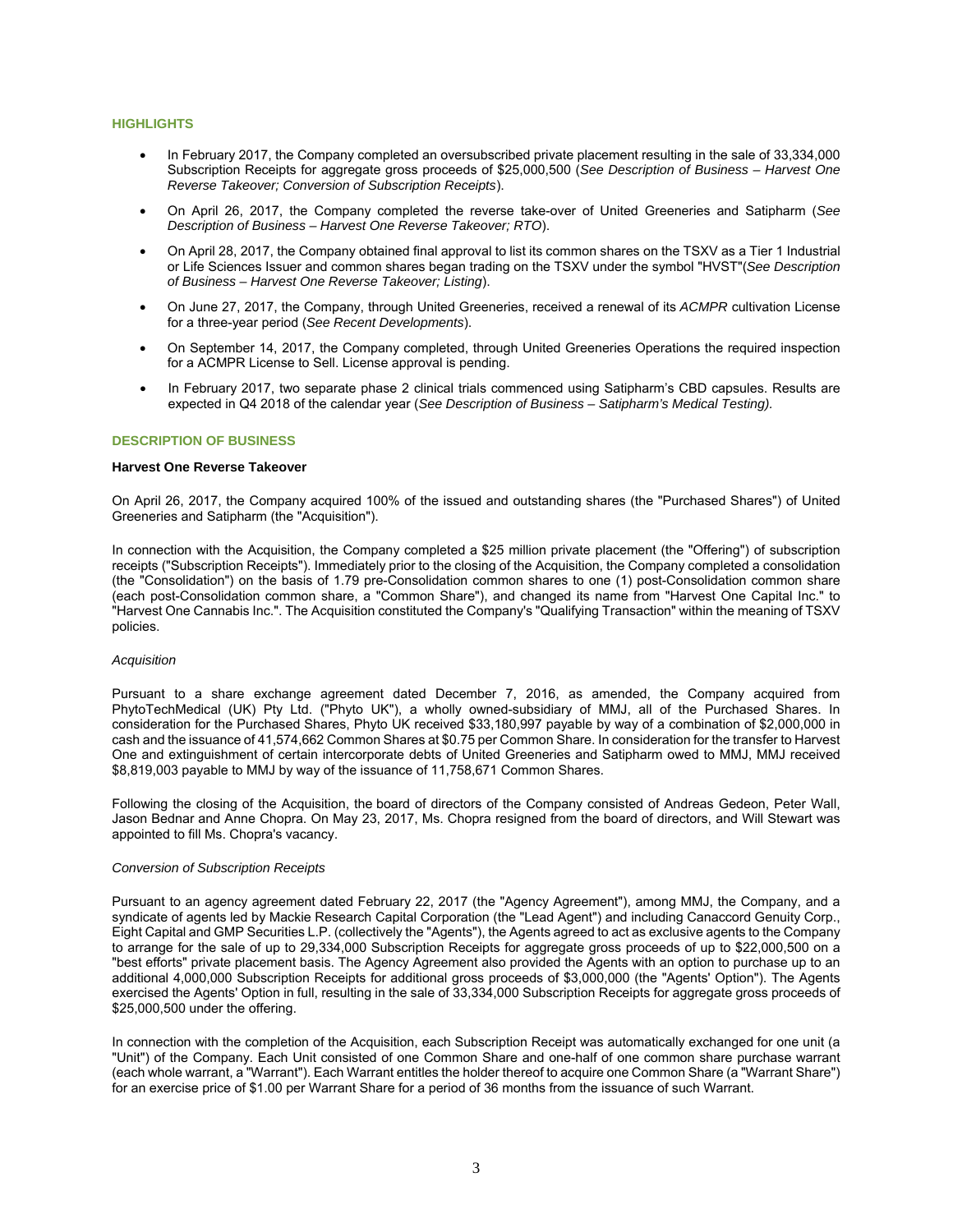Following the satisfaction of certain conditions precedent, proceeds of the Offering, less the Agents' 6% commission and certain expenses, were delivered to the Company pursuant to a subscription receipt agreement among the Company, Computershare Trust Company of Canada, the Lead Agent, and MMJ dated February 22, 2017.

The Agents also received the Compensation Warrants that entitle the Agents to acquire that number of Units equal to 6.0% of the number of Subscription Receipts issued pursuant to the Offering, including the Agents' Warrants, at an exercise price of \$0.75 per Unit at any time on or prior to the date that is 36 months from the closing date.

# *Listing*

In connection with the completion of its Qualifying Transaction, the Company obtained final approval to list its common shares on the TSXV as a Tier 1 Industrial or Life Sciences Issuer. The common shares began trading on the TSXV on April 28, 2017 under the symbol "HVST".

# *Reverse Take-over*

The transaction has been accounted for as a reverse take-over ("RTO") that does not constitute a business combination for accounting purposes. The Company's legal subsidiaries, United Greeneries and Satipharm, have been treated as the accounting acquirer and Harvest One, the legal parent, has been treated as the accounting acquiree.

| Consideration transferred:                                   |                 |
|--------------------------------------------------------------|-----------------|
| Fair value of 2,286,659 post-consolidated Harvest One shares | \$<br>1,143,328 |
| Fair value of 223,464 post-consolidation Harvest One options | 148,225         |
|                                                              | 1,291,553       |
| Net assets acquired:                                         |                 |
| Cash and cash equivalents                                    | 200.615         |
| Accounts payable and accrued liabilities                     | (218, 668)      |
|                                                              | (18,053)        |
| Excess attributed to cost of listing                         | 1,273,500       |
| Listing costs:                                               |                 |
| Legal                                                        | 497.367         |
| Professional, consulting and other fees                      | 326.642         |
|                                                              | 2.097.509       |

# **United Greeneries**

United Greeneries is licensed to produce medical marijuana under the provisions of the ACMPR. United Greeneries has two main facilities, the Duncan Facility and the Lucky Lake Facility (the "Lucky Lake Facility"). The Duncan Facility is licensed to cultivate medical marijuana by Health Canada pursuant to its ACMPR License. Management of United Greeneries anticipates that the Duncan Facility will be issued a full ACMPR distribution license in the third quarter of 2017. The Lucky Lake Facility is currently at the ACMPR security clearance stage of review.

The Company is focused on producing and selling medical marijuana and its derivatives through a two-pronged growth strategy, including both retail sales and wholesale channels. United Greeneries currently has an agreement to sell Wholesale to another ACMPR Licensed Producer.

# *Duncan Facility*

The Duncan Facility is situated on a 1.2 acre property that was previously the cold storage building for a large commercial greenhouse growing operation located directly adjacent to a 40 acre land package located on Vancouver Island, British Columbia.

On June 28, 2016, Health Canada approved United Greeneries as an authorized Licensed Producer at the Duncan Facility. The Duncan Facility has approximately 10,000 square feet of cultivation area and high compliance items such as a Level 8 Narcotics Vault and an in-house biochemical and analytical laboratory. The Duncan Facility currently has 3 separate cultivation rooms with a production capacity of approximately 1,000 kg of cannabis per annum however there is an expansion plan in place with \$9m of capital allocated to significantly increase production capacity and construction is expected to be complete in the second half of 2018 calendar year.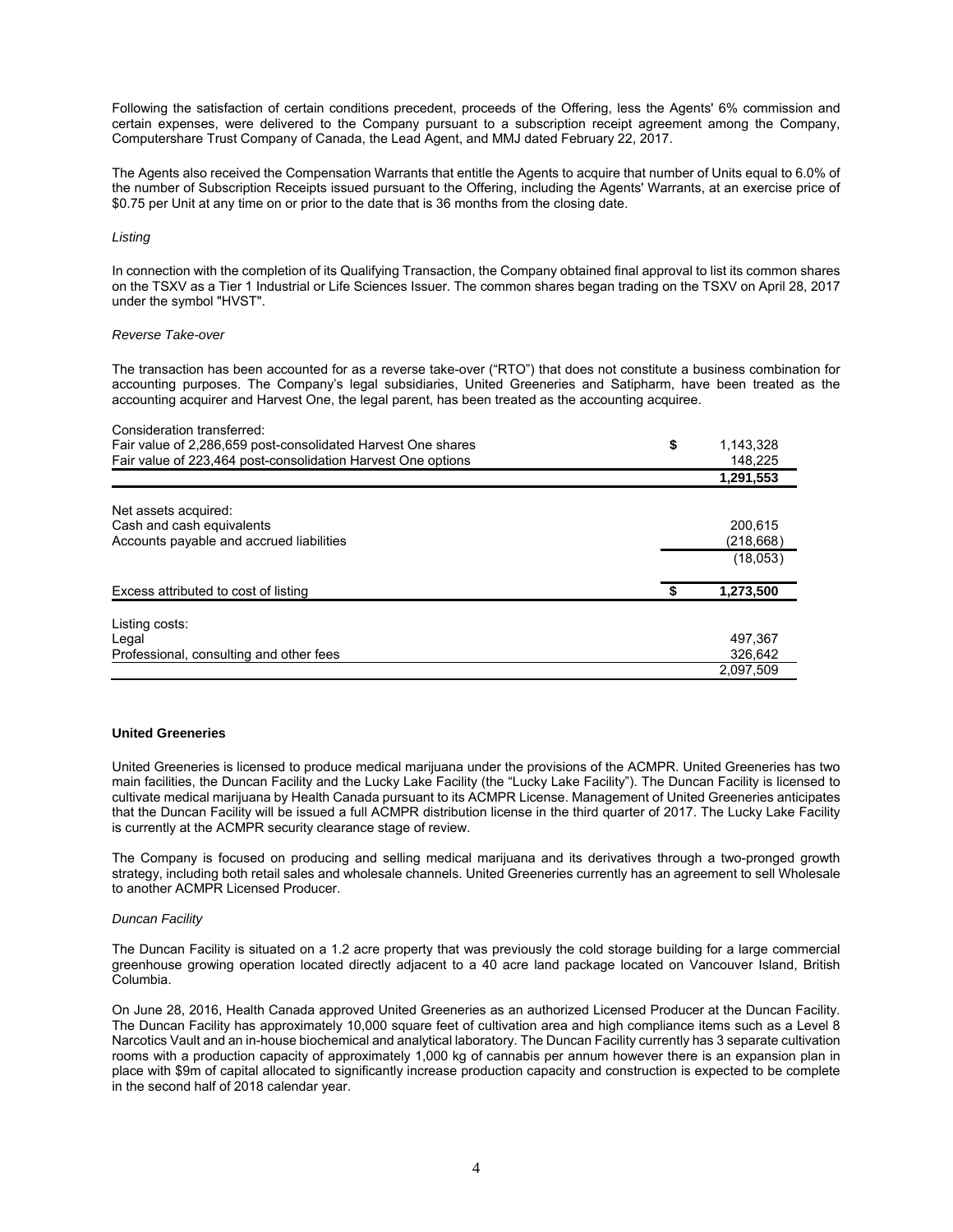# *Lucky Lake Facility*

The Lucky Lake Facility, located in Lucky Lake, Saskatchewan, is a 62,000 square foot concrete agricultural facility located on over 18 acres of land which is wholly-owned by United Greeneries. The Lucky Lake Facility's application to become a Licensed Producer was submitted in March 2015 and is currently in the "security clearance stage" of the licensing process. If licensed, Lucky Lake Facility's cannabis cultivation capacity is estimated to be up to 11,700 kg of cannabis per annum, subject to regulatory approval, market demand and other variables.

In the year ended June 30, 2018, United Greeneries plans to continue to ramp up its cultivation operations to achieve maximum production in the Duncan Facility. United Greeneries will also continue to advance its aggressive expansion plans to significantly increase production capacity to serve both the medical and anticipated recreational markets in Canada.

# **Satipharm**

Satipharm is a based in Cham, Switzerland and specializes in the development and manufacturing of cannabis-based medical products and is Harvest One's medical and health brand. Satipharm is an international medical cannabis brand with focus on oral delivery technologies for strategic entry in emerging medical cannabis markets and the existing medical cannabis market in Canada and Australia.

Satipharm's goal is to develop cutting-edge technology and pharmaceutical-grade cannabis products for the medical and health-based cannabis markets. Satipharm holds the exclusive global marketing and distribution rights to the Gelpell® Microgel technology for all cannabis related products.



#### *Gelpell® Microgel Process*

The Gelpell® Microgel process produces gelatin beads which are approximately 2 mm in length and contain a payload of concentrated cannabinoids. The cannabinoids are bound and protected by a three-dimensional natural gelatin matrix. When ingested, the gelatin beads create a micro-emulsion which substantially enhances the oral bioavailability of the cannabinoids, and helps ensure accurate and consistent doses. These beads are encapsulated and packaged under Good Manufacturing Practices ("GMP") protocols into 10 mg, 50 mg and 100 mg presentations.

Satipharm's first product is a CBD only product, sold as CBD Gelpell® Microgel Capsules. Satipharm's CBD capsules utilize cannabis extract acquired from a pharmaceutical compound manufacturer based in St. Gallen, Switzerland that is a GMPcertified company that specializes in the production, breeding, cultivation, harvesting and processing of cannabis plants for food and medicine.

The Company's capsules are contract manufactured by GelPell AG ("GelPell"), located in Gähwil, Switzerland. GelPell is a contract manufacturer of food supplements and is licensed by SwissMedic and GMP (Good Manufacturing Process) approved, the applicable Swiss regulatory authority, to perform pharmaceutical packaging.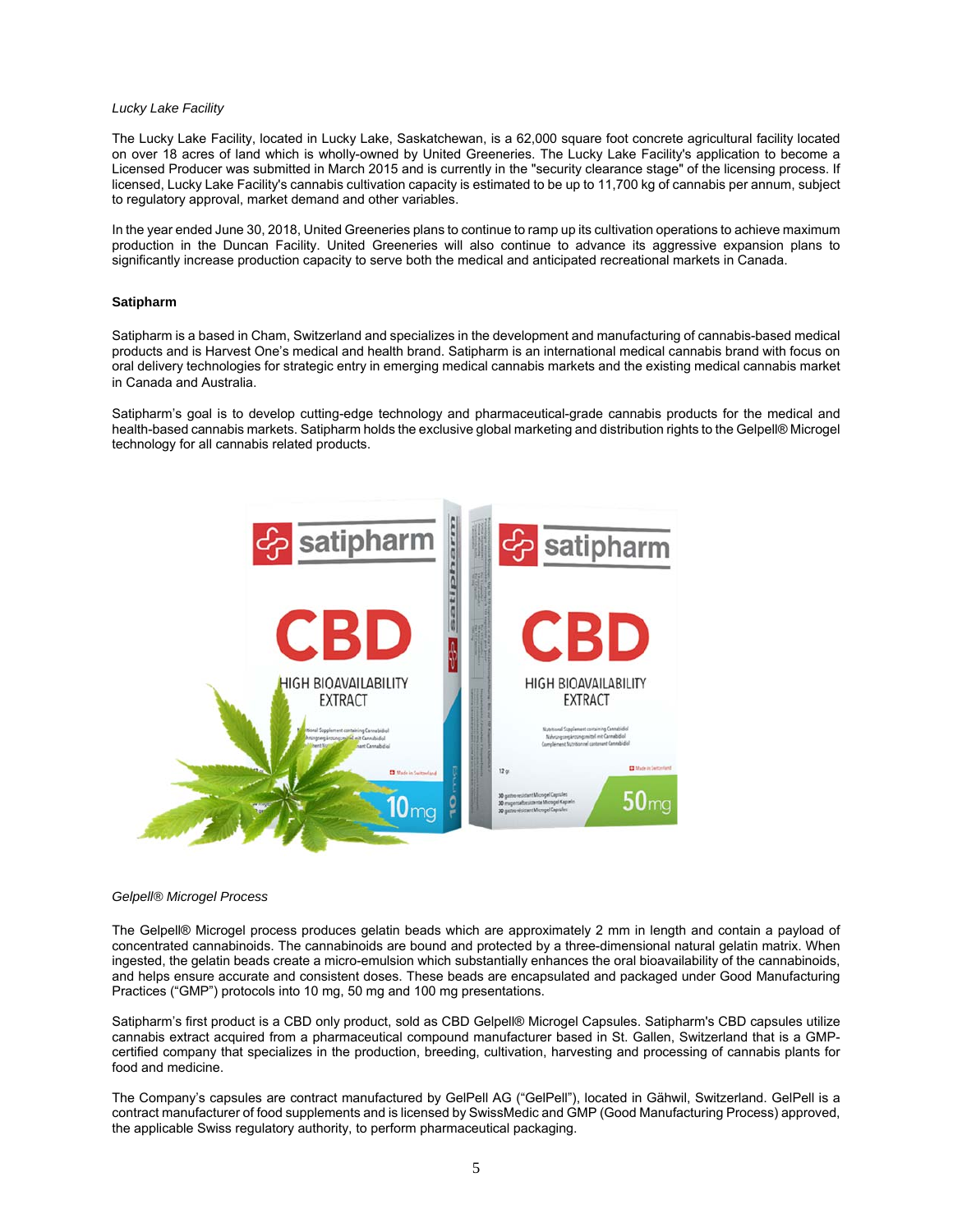## *Development of Products*

Through an agreement between the two companies, Satipharm has licensed from GelPell the exclusive worldwide right, subject to minimum purchase requirements, for the delivery of CBD, THC and/or other cannabis and hemp derived ingredients using the Gelpell® formulation and manufacturing know-how that is owned by GelPell.

Satipharm and GelPell cooperated to design the CBD Gelpell® Microgel Capsules in a formulation that seeks to best suit delivery of cannabinoid molecules for human use. Leveraging the GelPell formulation expertise, CBD Gelpell® Microgel Capsules were developed for sale as a food supplement in regulated markets within the European Union.

Satipharm began production of its Gelpell® Microgel CBD Capsules in May 2015, and is committed to increasing the sales of its flagship product throughout regulated markets globally.

# *Satipharm's Medical Testing*

Satipharm has sublicensed the pharmaceutical application of Gelpell® Microgel process to PhytoTech Therapeutics Ltd, MMJ's Israel-based subsidiary responsible for Satipharm's clinical development activities. In March 2016, PhytoTech Therapeutics completed a phase 1 clinical study which highlighted the safety and performance of Satipharm's Gelpell® Microgel CBD capsules in delivering CBD compounds to trial subjects. PhytoTech Therapeutics has commenced a phase 2 clinical study into the efficacy of the CBD Capsules, which contain organically derived, highly purified CBD, in treating intractable epilepsy in children at a leading Israeli healthcare facility. If successful, the phase 2 clinical study trial results will provide key data towards the commercial development of Satipharm's Gelpell® Microgel CBD capsules as prescription drug for the treatment of intractable epilepsy in children. PhytoTech Therapeutics is also in the final stages of preparing for the commencement of a phase 2 clinical study into the ability of the next generation of Gelpell® Microgel Capsules in treating spasticity-related symptoms associated with multiple sclerosis patients.

In the year ended June 30, 2018, Satipharm plans to continue to expand its distribution network and increase sales across the European Union. Earlier this year Satipharm successfully exported their capsules to Australia making the capsules one of the first medicinal cannabis products available to approved prescribers in the country. Advancing sales in Australia will continue to be a major priority for management to ensure the Company capitalizes on its first-mover advantage in this market. United Greeneries has also applied to become a licensed dealer under the Canadian Narcotics Control Act to allow for the importation of the capsules to Canada to be sold as a medical product. The Company believes this will be one of the biggest catalysts for revenue growth in the near term.

# **INDUSTRY OVERVIEW**

# **Medical Marijuana Regulatory Framework in Canada**

In 2001, Canada became the second country in the world to recognize the medicinal benefits of cannabis and to implement a government-run program for medical cannabis access. Health Canada replaced the prior regulatory framework and issued the Marihuana for Medical Purposes Regulations ("MMPR") in June 2013 to replace government supply and home-grown medical cannabis with highly secure and regulated commercial operations capable of producing consistent, quality medicine. The MMPR regulations issued in June 2013 covered the production and sale of dried cannabis flowers only. A court injunction in early 2013 preserved the production and access methods of the prior legislation for those granted access prior to the injunction.

On July 8, 2015, Health Canada issued certain exemptions under the Controlled Drugs and Substances Act (Canada) ("CDSA"), which includes a Section 56 Class Exemption for Licensed Producers under the MMPR to conduct activities with cannabis, which permits Licensed Producers to apply for a supplemental license to produce and sell cannabis oil and fresh cannabis buds and leaves, in addition to dried cannabis (this does not permit Licensed Producers to sell plant material that can be used to propagate cannabis).

On August 24, 2016, the Government of Canada introduced new regulations governing the use of cannabis for medical purposes. These new regulations, known as the ACMPR, were introduced in response to the February 24, 2016 decision rendered by the Federal Court of Canada in the Allard et al v the Federal Government of Canada case (the "Allard case"). The plaintiffs in the Allard case argued that the MMPR violates their Charter of Rights and the court, in a lengthy and detailed judgment, agreed with the plaintiffs. The court gave the Government of Canada until August 24, 2016 to determine how existing regulations should be amended to ensure that patients have the access to medical cannabis that they need.

The ACMPR, remained largely consistent with the former MMPR, but restores the ability of patients to grow their own cannabis at home, including the ability to designate a third-party grower through regulations akin to the former MMAR. Under the ACMPR, patients who choose to grow at home, subject to a maximum number of plants, will be required to register their production sites and provide copies of their medical authorization to Health Canada in order to allow for monitoring and auditing of their activities.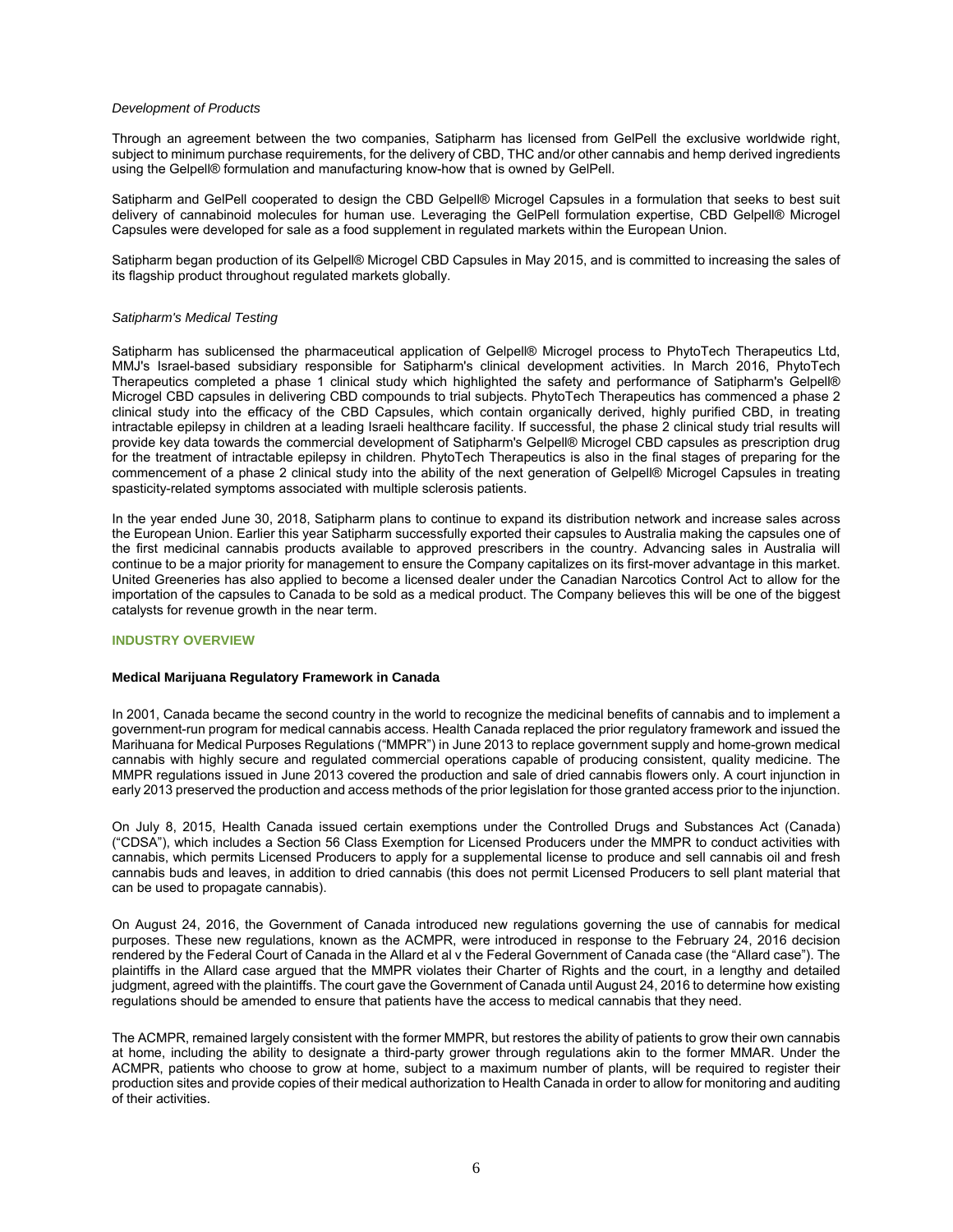Under ACMPR, patients are required to obtain medical approval from their healthcare practitioner and provide a medical document to the licensed producer from which they wish to purchase cannabis. Since the requirements under the new regulations are both simpler and involve fewer obstacles to access than the previous regulatory regime, it is anticipated that the growth in the number of approved patients will accelerate. Moreover, the new system allows for competition among licensed producers on a host of factors including product quality, customer service, price, variety and brand awareness, allowing for well-positioned and capitalized producers to leverage their position in the marketplace.

If recreational cannabis use is legalized it is expected that the ACMPR will be replaced by a new regulatory framework that will cover both the medical and recreational markets.

# **Legalization and Regulation of Non-Medical Use of Cannabis in Canada**

The federal government of Canada is moving forward on its plan to legalize and regulate cannabis for recreational use. Key indications / milestones of progress on legalization include the following:

- In its December 2015 Speech From the Throne, the Liberal Government of Canada reaffirmed its intent to "legalize, regulate, and restrict access to marihuana".
- On April 20, 2016, the Canadian federal government announced its intention to introduce, by the spring of 2017, legislation to legalize the recreational use of marihuana in Canada.
- On June 30, 2016, Health Canada announced the creation of a Task Force on marihuana legalization and regulation. The Task Force consists of high-level experts in the fields of law enforcement, medicine, policy creation and health care administration. The Task Force's objectives are to consult with governments, industry, the public and all other relevant stakeholders in order to provide advice on the design of a new legislative and regulatory framework to the ministers.
- On August 24, 2016, the MMPR was repealed and the ACMPR came into force. Health Canada stated in the August 2016 publication titled Understanding the New Access to Cannabis for Medical Purposes Regulations that the ACMPR is designed to provide an immediate solution required to address the Federal Court of Canada's judgement. Moving forward, Health Canada will evaluate how a system of medical access to cannabis should function alongside the Government's commitment to legalize, strictly regulate and restrict access to marihuana.
- On November 30, 2016, the Task Force published its final report titled: A Framework for the Legalization and Regulation of Cannabis in Canada. In the final report, the Task Force recommended that the federal government of Canada regulate the production of cannabis and its derivatives (e.g. edibles and concentrates) at the federal level, drawing on the good production practices of the current cannabis for medical purposes system. Also, the Task Force recommended that the wholesale distribution of cannabis be regulated by provinces and territories and that retail sales be regulated by the provinces and territories in close collaboration with municipalities. Further, the Task Force recommended allowing personal cultivation of cannabis for non-medical purposes with the following conditions: (i) a limit of four plants per residence; (ii) a maximum height limit of 100 cm on the plants; (iii) a prohibition on dangerous manufacturing processes; (iv) reasonable security measures to prevent theft and youth access; and (v) oversight and approval by local authorities.
- On April 13, 2017, the Canadian government introduced Bill C-45. The purpose of Bill C-45 is to provide legal access to cannabis and to control and regulate its production, distribution and sale. The passage of Bill C-45 would allow adults to legally possess and use cannabis for recreational purposes. Currently, it is illegal to buy, sell, produce, import or export cannabis unless it is authorized under the CDSA and its regulations, such as the ACMPR. The current program for access to cannabis for medical purposes would continue following the passage of Bill C-45. Cannabis will remain illegal as Bill C-45 moves through the legislative process. There can be no assurance that Bill C-45 will be passed into law, or passed into law substantially in the form in which it was introduced.
- Since the introduction of Bill C-45, provincial governments have started to formalize their own regulations and policy around the significant issues of distribution and sale of recreational cannabis within each Province. As of this date, only two provinces Ontario and New Brunswick have announced their plans, while the province of British Columbia recently announced a public engagement process to actively canvas residents for input prior to determining regulations. It is likely that there will be significant difference between the Provinces and their approaches to distribution and sale.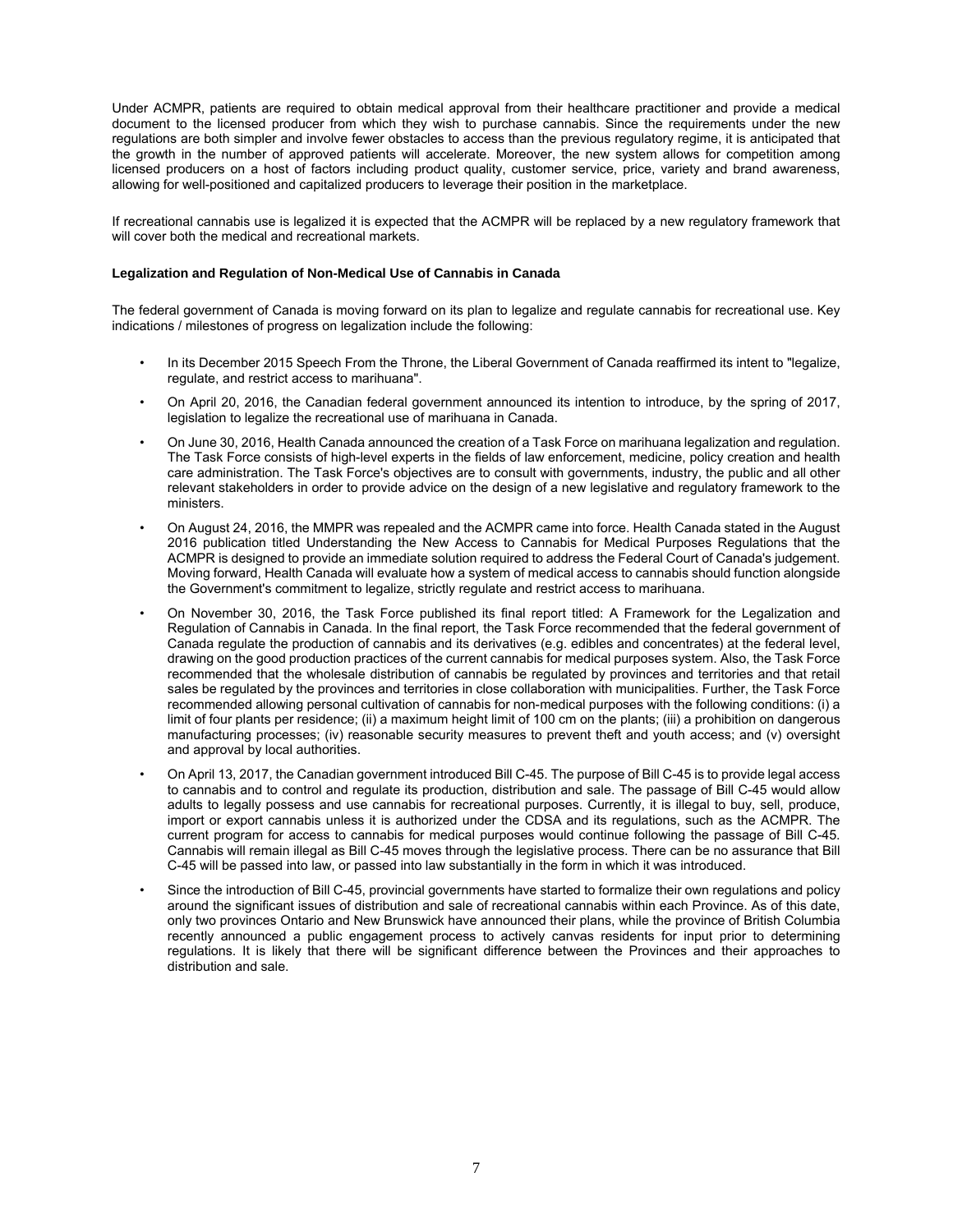# **International Legislation related to Harvest One Operations**

#### *European Union*

Although all member countries of the EU must abide by United Nations 1961 Single Convention on Narcotic Drugs, each country is free to set their own nation rules and policy in relation to medical cannabis. Lately we have seen significant legislation change throughout many countries including the Netherlands, Italy, Ireland and most importantly, Germany. On January 19, 2017, the German Bundestag voted to legalize cannabis for medical consumption, which came into effect in March 2017.

The new legislation limits the sale and use of medical marijuana to patients suffering from multiple sclerosis, epilepsy, chronic pain, and lack of appetite or nausea related to cancer treatments. Through its national health insurance system, Germany will also become the first country in the world to cover the cost of medical cannabis for any therapeutic application approved by a physician. With a population of approximately 80 million, Germany is expected to become the largest market for medical cannabis in the EU.

# *Australia*

Legislation came into effect on October 30, 2016 to allow legal cultivation, production and manufacturing of medicinal cannabis products in Australia. This scheme is administered by the Commonwealth Department of Health through the Therapeutic Goods Administration (the "TGA") and the Office of Drug Control. This legislation is designed to work together with the therapeutic goods legislation, and state and territory legislation, to make medicinal cannabis products available to certain patients. The term 'medicinal cannabis products' covers a range of cannabis preparations intended for therapeutic use, including pharmaceutical cannabis preparations, such as oils, tinctures and other extracts. Medicinal cannabis products are regulated as medicines in Australia. Generally, medicines imported into, supplied in, and exported from Australia must be entered in the Australian Register of Therapeutic Goods (ARTG), which is administered by the TGA. However, there are other mechanisms for access to medicines that are not registered on the ARTG ("unapproved therapeutic goods"). Medicinal cannabis products supplied in Australia will use these alternative supply pathways while evidence to support registration is gathered through clinical trials. The Therapeutic Goods Act 1989 establishes the regulatory framework for all medicines in Australia. The Act provides a number of mechanisms to enable access to unapproved therapeutic goods. These mechanisms maintain the same standards for medicinal cannabis products that apply to any other experimental or emerging medicine.

#### **CBD**

Cannabidiol (CBD) is one of the non-psychotropic cannabinoids in industrial hemp. In 2016, 30,000 ha of cannabis were cultivated in the European Union. The last couple of years have seen growing interest in CBD. Cannabidiol not only has a plethora of beneficial health effects, but it also has no relevant side-effects, even when it is administered at high doses. CBD is increasingly used as a food supplement and in food supplement compositions, and as an ingredient in cosmetics, thereby generating new investments and creating employment in the cultivation and processing of hemp and hemp-derived products. Pharmaceutical products with CBD as an active ingredient have also been developed.

In the EU, CBD is legal and is not considered a medication. CBD is considered a nutritional supplement and thus is freely available on the open market. However, if CBD is used for medical purposes, it can only be obtained by prescription and must be prescribed by a doctor if it meets certain requirements. The EU market is currently Satipharm's main focus, where the market potential for CBD is estimated be around €2 billion, according to a 2016 report by the nova-Institute and HempConsult.

# **RECENT DEVELOPMENTS**

On April 26, 2017, the Company completed its Qualifying Transaction and RTO (see *Description of Business*) and began building an executive team with robust experience in operations, finance and technology that, combined with the existing executives, will lead the Company's growth strategy:

- May 3, 2017, the Company appointed Graham Whitmarsh as chief operating officer and Nick Maltchev as chief technology officer. Mr. Whitmarsh is responsible for overseeing all operational functions at the company while Mr. Maltchev is responsible for the Company's long-term technology vision.
- May 24, 2017, the Company announced that Mr. Will Stewart had been appointed to the Board of Directors replacing Ms. Anne Chopra who resigned to pursue other ventures. Prior to Mr. Stewart's appointment he had served on the Company's advisory board.
- June 13, 2017, Harvest One announced the appointment of Lisa Dea as Chief Financial Officer ("**CFO**"). Ms. Dea replaced Mr Kwong Choo as CFO, who assumed a new role as Vice President Finance for Harvest One.

As the ACMPR licenses are linked to a specific location, part of the Company's strategy is to ensure long term control over its production facilities, either through ownership of the land and building or through long term leases. To that end, on May 30, 2017 the Company through, United Greeneries, acquired the land and building that it was previously leasing for its current production facility in Duncan, British Columbia for a cash purchase price of \$2,862,000, thereby securing the Company's main production asset.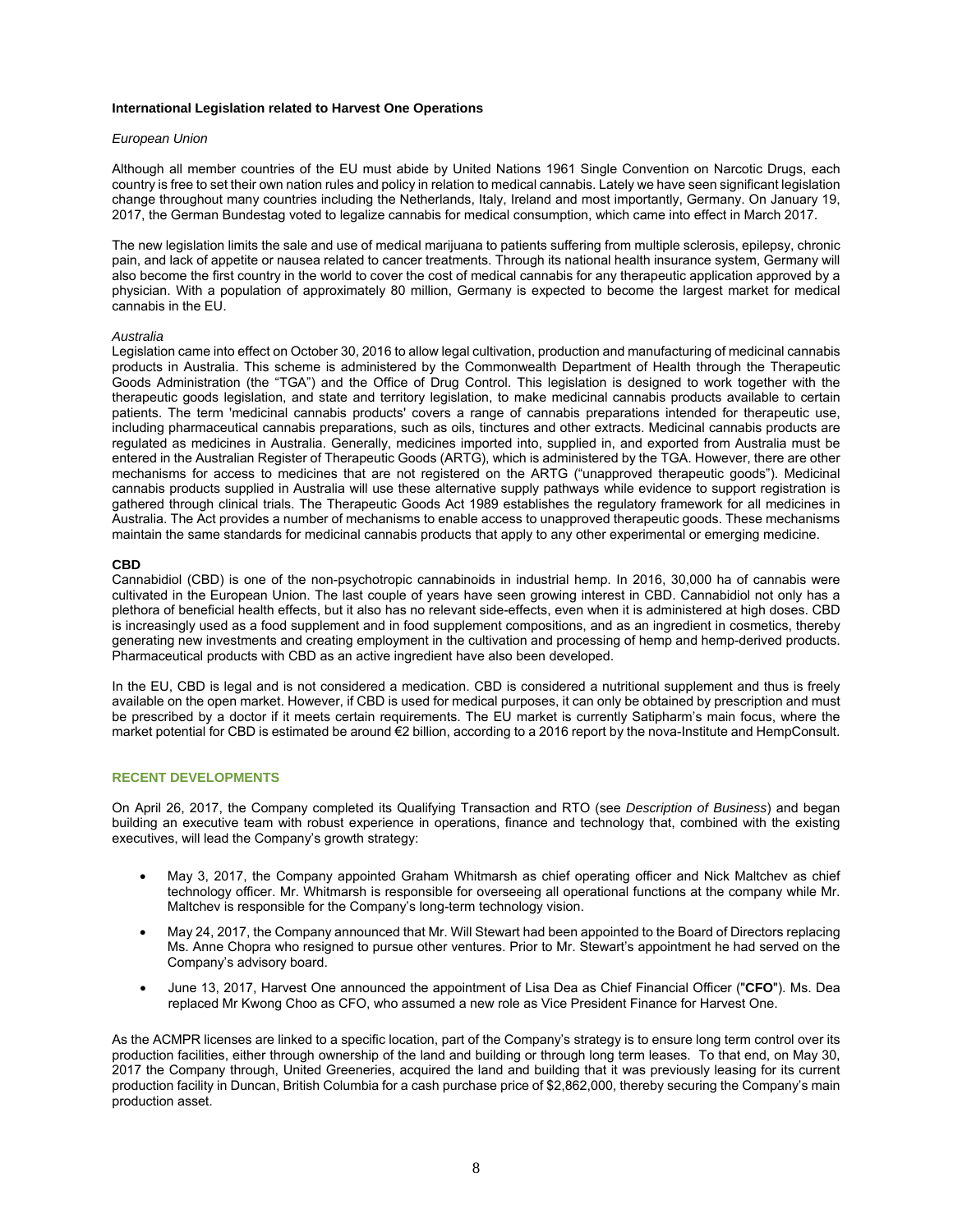In addition to securing the Company's production facility, on June 27, 2017, the Company, through United Greeneries, received a renewal of its *ACMPR* cultivation license for a three year period. The Company has also submitted an application to Health Canada to amend its License to allow for the sale and distribution of medical cannabis.

# **United Greeneries**

On July 7, 2016, United Greeneries executed a binding letter agreement with Cowichan Tribes, whereby United Greeneries was granted the option to lease approximately 13 acres of a 40 acre land package immediately adjacent to the existing Duncan Facility owned by the Cowichan Tribes. United Greeneries' right to exercise this option expires June 1, 2017. In consideration for the grant of the option, United Greeneries agreed to pay Cowichan Tribes \$1,000 per month until the earlier of the expiry of the option on June 1, 2017 or the entry into a formal lease agreement.

On August 13, 2016, United Greeneries exercised its option to lease approximately 13 acres of a 40 acre land package immediately adjacent to the existing Duncan Facility from the Cowichan Tribes. United Greeneries exercised its option for the purpose of large scale expansion of the Duncan Facility.

On November 28, 2016, United Greeneries secured an import permit from Canada and the Canadian Food Inspection Agency, which enabled United Greeneries to import 1 kg of cannabis seeds. The securing of an import permit positions United Greeneries with the capacity to import critical starter material required to cultivate unique cannabis.

United Greeneries commenced growing operations at its Duncan facility on December 21, 2016 using seeds imported from Switzerland. In March 2017, United Greeneries successfully completed its first cannabis harvest of the OG Kush strain which yielded approximately 60kg of dried cannabis buds, with the harvest passing strict internal quality control measures.

On March 8, 2017, United Greeneries entered into a lease agreement with Cowichan Tribes with respect to the Duncan Facility expansion to lease approximately 13 acres of a 40 acre land package immediately adjacent to the existing Duncan Facility (the "Expansion Lease"). The Expansion Lease has an initial 10 year term, with an option to renew the Expansion Lease for an additional 10 year term at the option of United Greeneries.

On May 1, 2017, the Company announced that through its wholly owned subsidiaries United Greeneries and United Greeneries Saskatchewan Ltd. it had entered into two separate interim agreements with Cannabis Wheaton Income Corp. (formerly PanCann Streaming Corp.) to finance the construction of both the Lucky Lake Facility and a new additional facility to be identified, in consideration for an equity participation in the applicable entity and a production yield allocation from both facilities. These agreements, if funded, would allow United Greeneries to substantially increase its production capacity of medical and recreational cannabis (as applicable) without any capital outlay or further dilution to the Company's shareholders.

# **Satipharm**

In February 2017, MMJ strengthened its Australian distribution network, entering a binding Letter of Intent with HL Pharma Pty Ltd. ("HL Pharma") for the importation and distribution of the Company's medicinal cannabis products in Australia.

Under the agreement, HL Pharma will provide the requisite framework for the importation of MMJ's Swiss-based subsidiary, Satipharm, Gelpell CBD capsules to approved prescribers in Australia.

In March 2017, HL Pharma received approval for a medicinal cannabis importation license from the Department of Health, with the final import permit expected to be received shortly – enabling the importation process to commence.

Importantly, Satipharm's Gelpell CBD capsules are expected to be one of the first medicinal cannabis products available to approved prescribers in Australia, solidifying MMJ's position as a first mover in this evolving market.

Pharmaceutical Central Numbers (PZN codes) have been secured for its 10mg and 50mg Gelpell CBD Capsules, enabling both products to be sold in all pharmacies throughout Germany and through leading E-commerce platform Amazon.

Satipharms's online distribution partner, German Bodfeld Pharmacy, has now commenced the shipping of Satipharm's CBD extract products to regulated markets globally, further enhancing the Company's capacity to rapidly scale up product sales. Importantly, German Bodfeld Pharmacy accepts all major payment methods, which solves a key payment gateway issue imposed on CBD producers globally due to the federal U.S. ban of cannabinoids.

# *Phase 2 Clinical Trial for Treatment of Pediatric Epilepsy Underway*

During the year, MMJ's subsidiary PhytoTech Therapeutics commenced a Phase 2 clinical study into the safety and efficacy of its PTL101 capsules in treating refractory epilepsy in children. The Phase 2 clinical study follows the highly successful Phase 1 study (announced 3 March 2016), which highlighted the safety and high performance of the Gelpell CBD capsules. The capsules successfully demonstrated the effective delivery profile of CBD compound to trial subjects.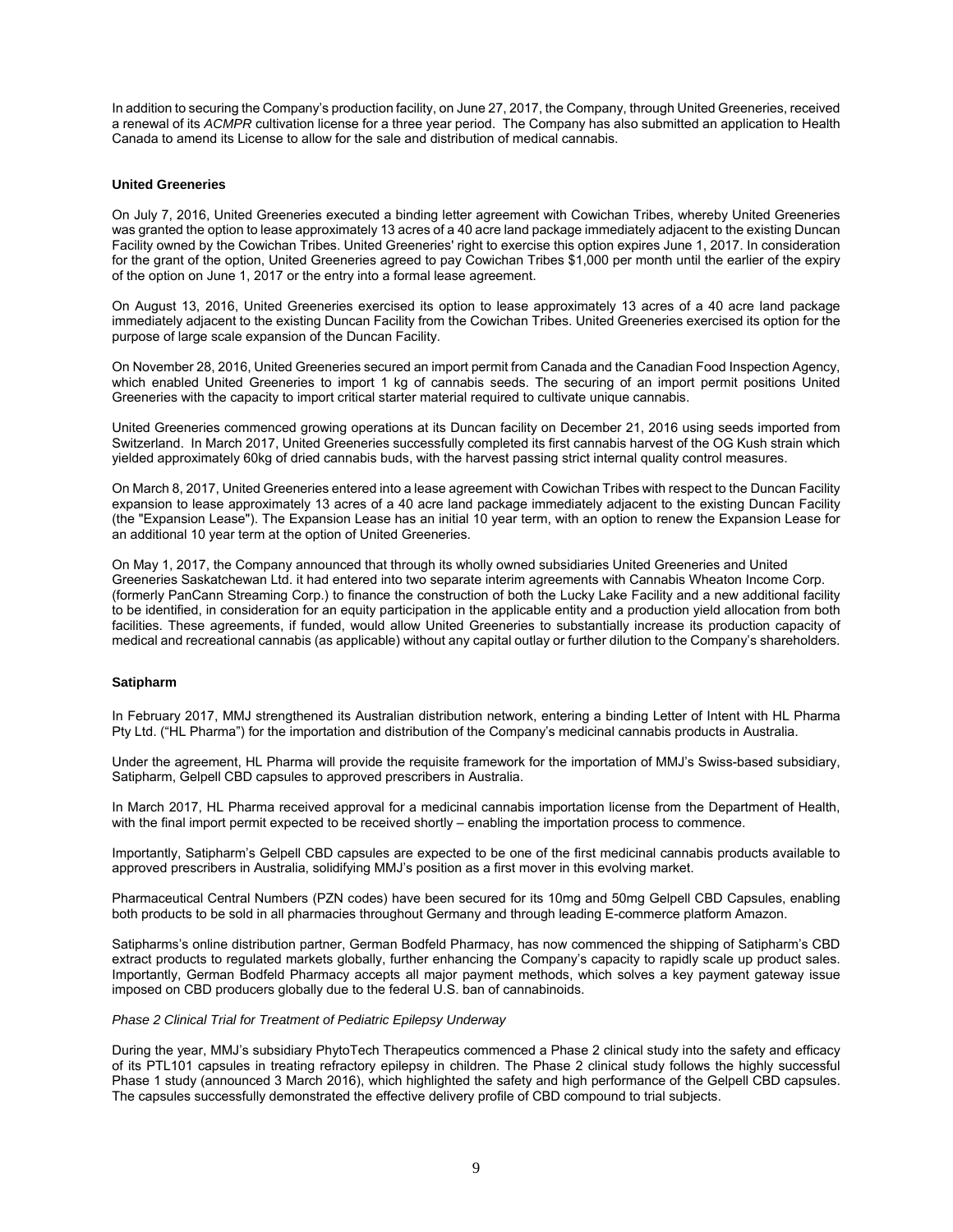In May 2017, the first shipment of Satipharm's Gelpell CBD capsules has been received by the Company's distribution partner HL Pharma in Australia and is ready for distribution, making the capsules one of the first medicinal cannabis products available to approved prescribers in the country.

The proprietary gastro-resistant microgel capsules are able to be used in the treatment of a variety of medical conditions as approved by prescribing physicians under Australian Federal and State legislation.

# **RESULTS OF OPERATIONS**

|                                             | Year ended June 30 |             |  |
|---------------------------------------------|--------------------|-------------|--|
|                                             | 2017               | 2016        |  |
| <b>Selected Operational Information</b>     | \$                 | S           |  |
| Revenues                                    | 75.950             | 246.699     |  |
| Gross profit (loss)                         | 252.371            | (73, 128)   |  |
| Operating expenses                          | 6,399,373          | 2,807,944   |  |
| Loss from operations                        | (6, 147, 002)      | (2,881,072) |  |
| Net loss                                    | (8,438,225)        | (3,393,372) |  |
| Net loss per share – basic and diluted      | (0.16)             | (0.07)      |  |
| Weighted average shares – basic and diluted | 53,797,482         | 50,916,423  |  |

|                                                              | June 30    |             |
|--------------------------------------------------------------|------------|-------------|
|                                                              | 2017       | 2016        |
| <b>Selected Statements of Financial Position Information</b> | S          | S           |
| Cash and cash equivalents                                    | 14,246,320 | 880.337     |
| <b>Biological assets</b>                                     | 110,489    |             |
| Inventories                                                  | 1,213,684  | 520.073     |
| Other working capital                                        | (705, 421) | (8,426,585) |
| Non-current assets                                           | 8,256,679  | 6,032,678   |
| Notes payable                                                |            | 472.481     |
| Shareholder's equity                                         | 23,121,751 | (1,465,978) |

*Net Loss and Comprehensive Loss* 

Net loss for the year ended June 30, 2017 was \$8,438,225 or \$0.16 per basic and diluted share, including a \$2,097,509 listing fee relating to the RTO (*See Description of Business – Harvest One; Reverse take-over*) and a gain of \$103,417 on partial reversal of an inventory impairment which occurred in 2016. Comprehensive loss was \$8,527,234 which is comprised of the Net loss and a foreign currency translation loss of \$99,009.

Net loss for the year ended June 30, 2016 was \$3,393,372 or \$0.07 per basic and diluted share, including an inventory impairment of \$878,000. Comprehensive loss was \$3,383,382 which is comprised of the Net loss and a foreign currency translation gain of \$9,990.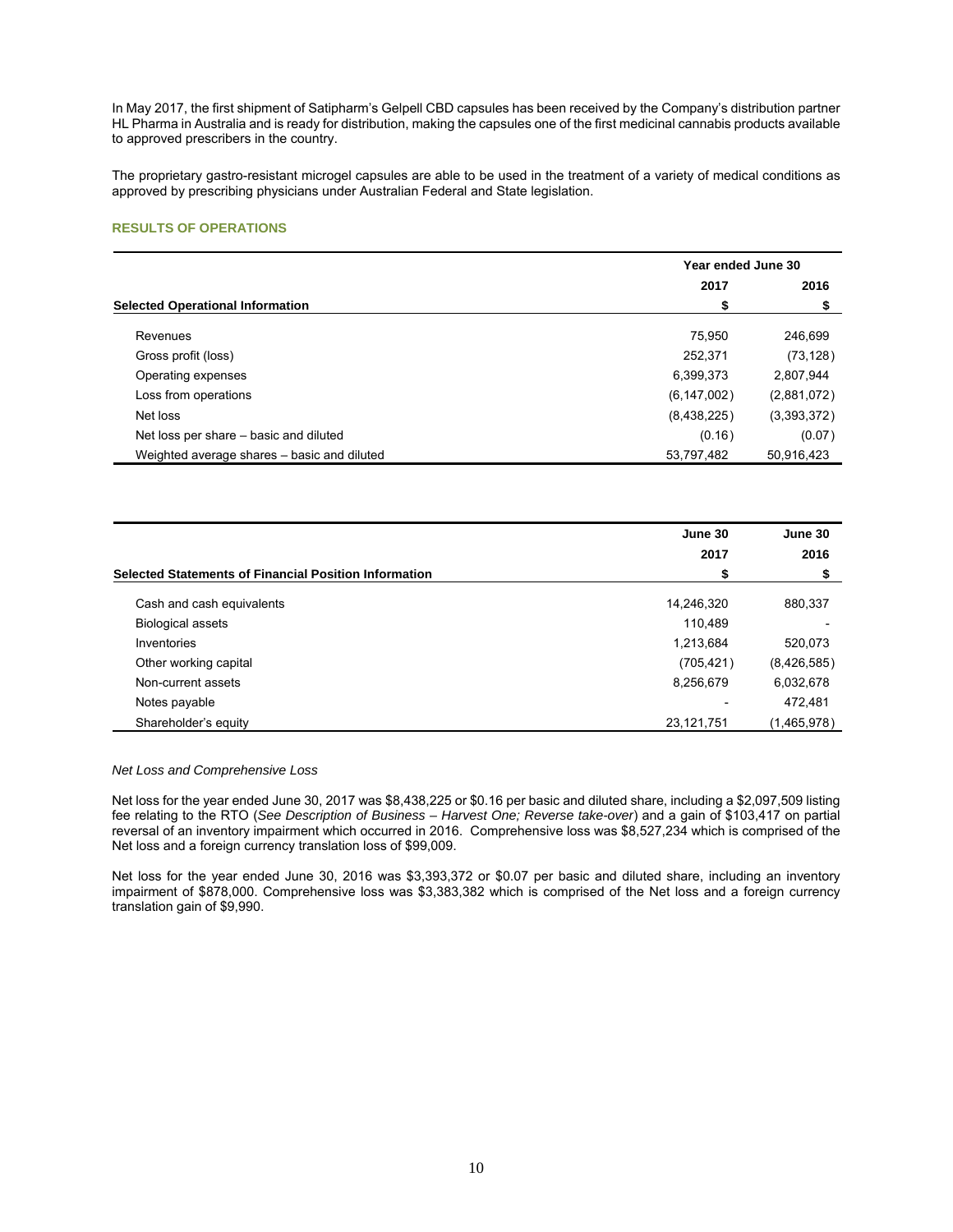# Revenue and Gross Profit (Loss)

|                     | Year ended June 30, 2017       |                                                      | Year ended June 30, 2016 |                          |                                                      |              |
|---------------------|--------------------------------|------------------------------------------------------|--------------------------|--------------------------|------------------------------------------------------|--------------|
|                     | <b>Cannabis</b><br>cultivation | <b>Cannabis</b><br>processing<br>and<br>distribution | Total                    | Cannabis<br>cultivation  | <b>Cannabis</b><br>processing<br>and<br>distribution | <b>Total</b> |
|                     |                                |                                                      |                          |                          |                                                      |              |
| Revenues            | $\overline{\phantom{a}}$       | 75.950                                               | 75,950                   | $\overline{\phantom{a}}$ | 246.699                                              | 246,699      |
| Cost of goods sold  | 278,601                        | (102, 180)                                           | 176,421                  | -                        | (319,827)                                            | (319, 827)   |
| Gross profit (loss) | 278,601                        | (26, 230)                                            | 252,371                  | -                        | (73, 128)                                            | (73, 128)    |

# *Revenue*

Revenue for the year ended June 30, 2017 decreased to \$75,950 compared with \$246,699 in the year ended June 30, 2016. The Company's revenue was solely from the sales of cannabis-based pharmaceutical products throughout Europe. The decline in revenues is attributable to a credit card transaction processor suspending all of Satipharm's accounts. The Company has overcome this challenge by partnering with large retailers, such as Amazon.de, throughout Europe who in turn sell the product directly to the consumer.

#### *Cost of goods sold*

Plants that are in pre-harvest are considered biological assets and are capitalized on the balance sheet at fair market value less cost to sell at their point of harvest. Costs to sell include trimming, fulfilment, testing and shipping costs. As they continue to grow through the pre-harvest stages, a corresponding non-cash unrealized gain is recognized in income through cost of goods sold, reflecting the changes in fair value of the biological assets. At harvest, the biological assets are transferred to inventory at their fair value, which becomes the deemed cost for inventory. Inventory is later expensed to cost of sales when sold and offsets against the gain on biological assets. In addition, the cost of production is expensed through cost of goods sold and represents overheads and other production costs of growing and selling the plants. Together, the gain from changes in the fair value of biological assets, inventory expensed and the cost of production comprise the cost of goods sold. Cost of goods sold is expected to vary from quarter to quarter based on the number or pre-harvest plants, the strains being grown, and where the pre-harvest plants are in the grow cycle at the end of the period.

The recovery to cost of goods sold during the year ended June 30, 2017 was comprised of a non-cash unrealized gain on changes in the fair value of biological assets of \$278,601 which was partially offset by inventory expensed of \$102,180 from the sale of CBD capsules.

# **Operating expenses**

|                                              | <b>Year Ended</b> |           |  |
|----------------------------------------------|-------------------|-----------|--|
|                                              | June 30           |           |  |
|                                              | 2017              | 2016      |  |
|                                              |                   |           |  |
| Depreciation                                 | 1,095,754         | 26,963    |  |
| General and administration                   | 493,327           | 335,480   |  |
| Insurance                                    | 44.775            | 46,294    |  |
| Marketing and investor relations             | 470.608           | 30,835    |  |
| Professional and consulting services         | 785.215           | 185,151   |  |
| Rent                                         | 172.062           | 172,802   |  |
| Salaries, bonus and benefits                 | 780.396           | 793,516   |  |
| Share-based payments                         | 1.894.356         | 197,143   |  |
| Regulatory                                   | 360.043           | 123,100   |  |
| Travel                                       | 406.254           | 18,660    |  |
| (Gain) loss relating to inventory impairment | (103,417)         | 878,000   |  |
|                                              | 6,399,373         | 2.807.944 |  |

Total operating expenses increased to \$6,399,373 for the year ended June 30, 2017 compared to \$2,807,944 in 2016. The Company ramped up operations during the year ended June 30, 2017 with the commenced cultivation operations on December 21, 2016. The main fluctuations in operating expenses are as follows:

#### **Depreciation**

Depreciation increased to \$1,095,754 in the year ended June 30, 2017 from \$26,963 in the previous year due to the renovations being complete on the Company's Duncan Facility and the assets being put into use with the commencement of cultivation operations.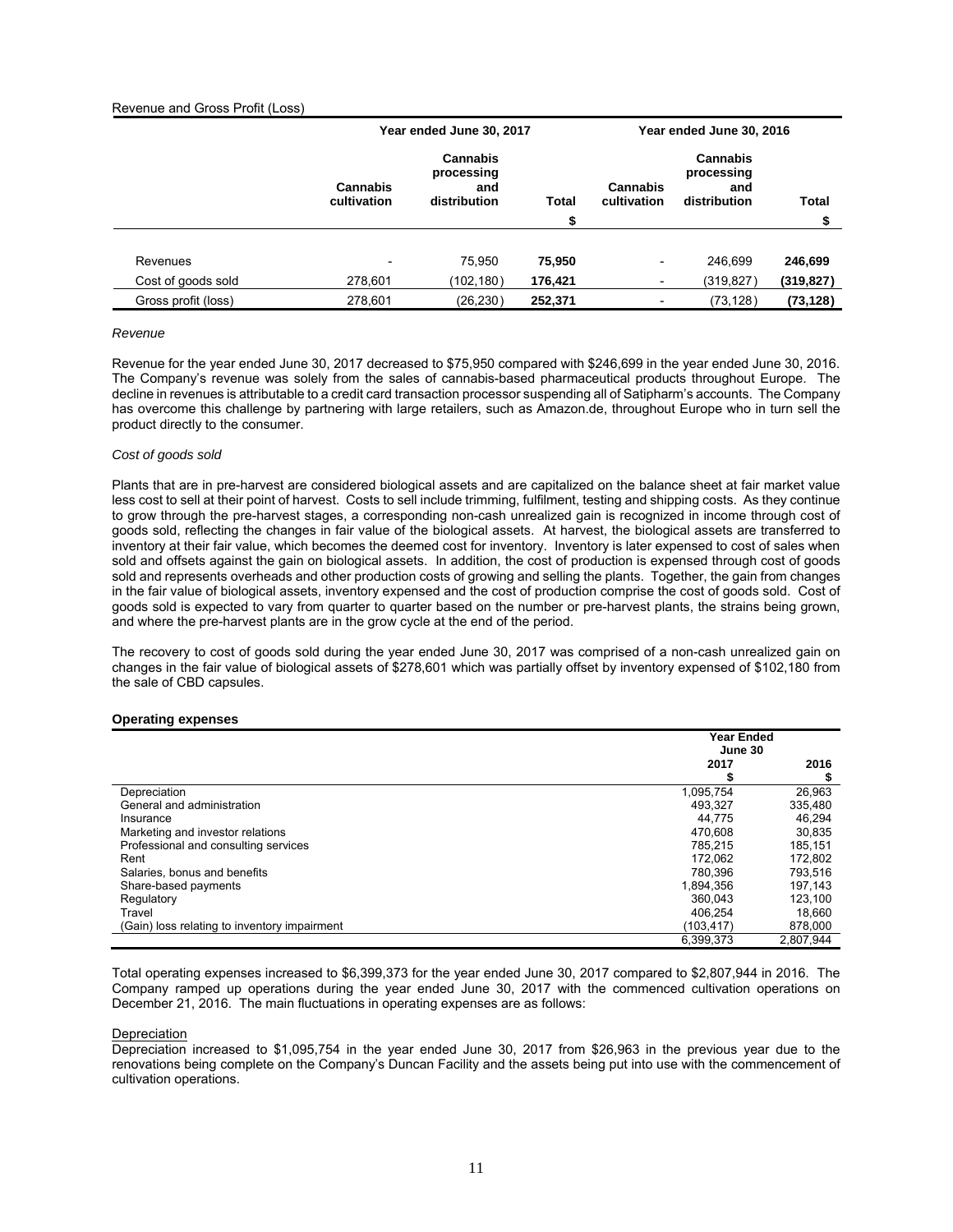# General and administration

For the year ended June 30, 2017, the Company incurred \$493,327 in general and administration costs compared with \$335,480 for the previous comparative period as the Company's operations increased with the commencement of cultivation activities and the Company ramped up for the RTO transaction.

# Insurance

Insurance expense has remained consistent in the year ended June 30, 2017 compared with same period in the previous year. The Company anticipates this expense to increase due to the Company now being listed on the TSX-V and as the Company's operations expand and sales commence additional coverage will be required.

# Marketing and investor relations

For the year ended June 30, 2017, the Company stepped up its marketing of the Satipharm CBD capsule in Europe and as a result incurred \$303,031 in marketing expenses, which has increased compared to the year ended June 30, 2016 of \$30,835. Additionally, the Company incurred \$167,577 in investor relations expenses to support the Company's fundraising activities and RTO transaction.

# Professional and consulting services

Professional and consulting services increased to \$785,215 in the year ended June 30, 2017 from \$185,151 in the comparative year. The increase is due to increased legal fees, accounting and audit fees as operations increased with the commencement of cultivation in the Company's Duncan Facility. Additionally, the Company engaged a CEO for Satipharm on June 6, 2016, which increased costs in fiscal 2017 by approximately \$200,000.

# Rent

The majority of the rent expense in the year ended June 30, 2017 and 2016 relates to the operating lease on the Company's Duncan Facility. The Company purchased this facility on May 18, 2017 and therefore the Company anticipates that the rent expense will decrease in future periods.

# Salaries, bonus and benefits

Salaries, bonus and benefits have remained fairly consistent in the year ended June 30, 2017 compared with the year ended June 30, 2016. The Company anticipates that salaries, bonus and benefits will increase in future periods as the Company rounds out its executive team

# Share-based payments

For the year ended June 20, 2017, the Company incurred \$1,894,356 in share-based compensation expenses compared with \$197,143 in the previous comparative period. The Company issued 8,050,000 options to employees and directors in the 2017 fiscal year which were fair valued using the Black-Scholes option pricing model at \$1,601,811. Additionally, the Company incurred \$292,545 in stock based compensation expense in the 2017 fiscal year as a result of vesting of stock options from the Company's parent, MMJ, issued to employees of the Company in previous years, whereby the Company incurred the expense as the primary recipient of the services provided compared with \$197,143 in the previous fiscal year.

#### **Regulatory**

Regulatory expenses increased to \$360,043 in the year ended June 30, 2017 compared with \$123,100 in the year ended June 30, 2016 as the Company commenced cultivation. In particular, quality assurance costs increased by approximately \$105,000 and audit fees increased by \$127,000 over the prior year.

# **Travel**

Travel expenses increased to \$406,254 in the year ended June 30, 2017 compared with \$18,660 in the year ended Jun 30, 2016 due to the Company's increased, operations, investor relations activities and increased marketing efforts in Europe for the CBD capsule.

# (Gain) loss relating to inventory impairment

During the year ended June 30, 2016, management conducted a review of inventory for the purpose of ensuring that the amount of inventory recognized on the statement of financial position is note being carried at an amount higher than its recoverable amount. Due to issues related to Government approvals and the lack of sales activities between June 2016 to December 2016, the Company impaired \$878,000 of inventory for the year ended June 30, 2016. During the year ended June 30, 2017, the Company re-evaluated the inventory impairment provision, taking into account the Company's sales from January 2017 through to subsequent to year end and as a result reduced the provision by \$103,417.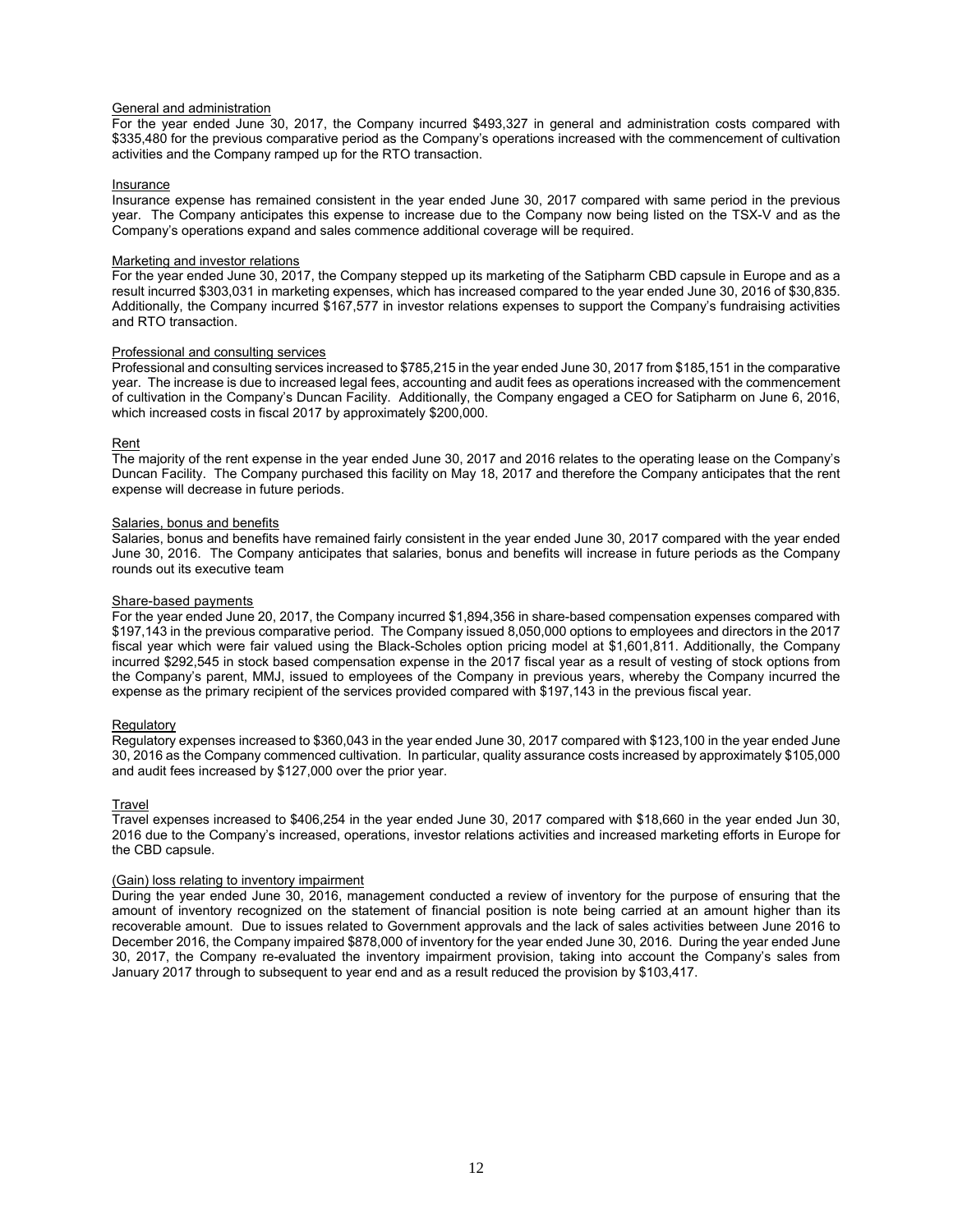# **LIQUIDITY AND CAPITAL RESOURCES**

As at June 30, 2017, the Company had cash and cash equivalents of \$14,246,320 and working capital of \$14,865,072 compared with cash and cash equivalents of \$880,337 and a working capital deficiency of \$7,114,808 at June 30, 2016.

Cash used in investing activities during the year ended June 30, 2017 was \$3,219,398 compared with \$3,109,812 in the comparative period with the majority of the increase related to purchases of property, plant and equipment. On May 18, 2017, the Company purchased the land and building it previously leased and in which its current operations reside for cash consideration of \$2,862,000. The Company also spent \$219,806 in plant and equipment for the Duncan facility, \$122,034 and \$23,618 in office equipment and leasehold improvements, respectively, for its new office in Vancouver, B.C., and \$50,581 in construction in process for the expansion of the Duncan Facility.

Cash raised in financing activities during the year ended June 30, 2017 was \$20,607,101 compared with \$6,317,101 in the comparative period. Financing activities for the year ended June 30, 2017 were as follows:

- During the year ended June 30, 2017, the Company completed a private placement and issued 33,334,000 units at \$0.75 per unit for gross proceeds of \$25,000,500. Each unit consisted of one common share and one-half common share purchase warrant. Each whole warrant entitles the holder to acquire one common share of the Company for an exercise price of \$1.00 per warrant for a period of 36 months from issuance.
- During the year ended June 30, 2017, the Company completed a consolidation of its common shares on the basis of 1.79 pre-consolidation share to one post-consolidation common share for a pre-RTO balance of 2,286,659 common shares outstanding in the Company.
- Upon completion of the RTO, the Company issued a total of 41,474,662 common replacement shares to the previous shareholders of United Greeneries Holdings Inc. and Satipharm AG.
- Concurrently with the completion of the RTO transaction, the Company settled \$8,819,004 of outstanding debt (principal and interest), due from United Greeneries and Satipharm to MMJ, through the issuance of 11,758,671 common shares. The fair value of the shares issued was estimated based on the valuation of units issued during private placement; comprised of one common share and one-half warrant. A residual fair-value method was used to determine the fair-value of one-common share resulting in \$5,879,336 of shares being issued and a gain on debt settlement of \$2,939,668 being recorded in equity in accordance with IAS 1 as the substance of the settlement is a transaction with a shareholder acting in their capacity as a shareholder.

Financing activities for the year ended June 30, 2016 were mainly related to advances from MMJ.

As in many development stage companies, actual future funding requirements may vary from those planned due to a number of factors, including the progress of development activity and foreign exchange fluctuations. The nature of the Company's business is the cultivation and sale of cannabis and the production and sale CBD capsules. However, future inflows of cash are dependent on actions by management achieving profitable operations and raising additional capital. Management believes, should it necessary, it will be able to raise equity capital as required in the long term, but recognizes the risks attached thereto. Historically the capital requirements of the Company have been met by equity subscriptions and loans from related parties. Although the Company has been successful in the past in obtaining financing, there can be no assurance that it will be able to obtain adequate financing in the future or that the terms of such financing may be favourable. If the Company is unable to achieve profitable operations or raise any additional funds it may require, it could have a material adverse effect on its financial condition.

# **SHARE CAPITAL**

The Company had the following securities outstanding at June 30, 2017 and September 28, 2017:

|                   | Authorized       | Presently<br>outstanding | Exercisable | <b>Fully diluted</b> |
|-------------------|------------------|--------------------------|-------------|----------------------|
| Common stock      | <b>Unlimited</b> | 89,177,458               |             | 89,177,458           |
| Warrants          |                  |                          | 16,667,000  | 16,667,000           |
| Brokers' warrants |                  |                          | 2,000,040   | 2,000,040            |
| Stock options     |                  |                          | 1,830,000   | 8,050,000            |
|                   |                  |                          |             | 115,894,498          |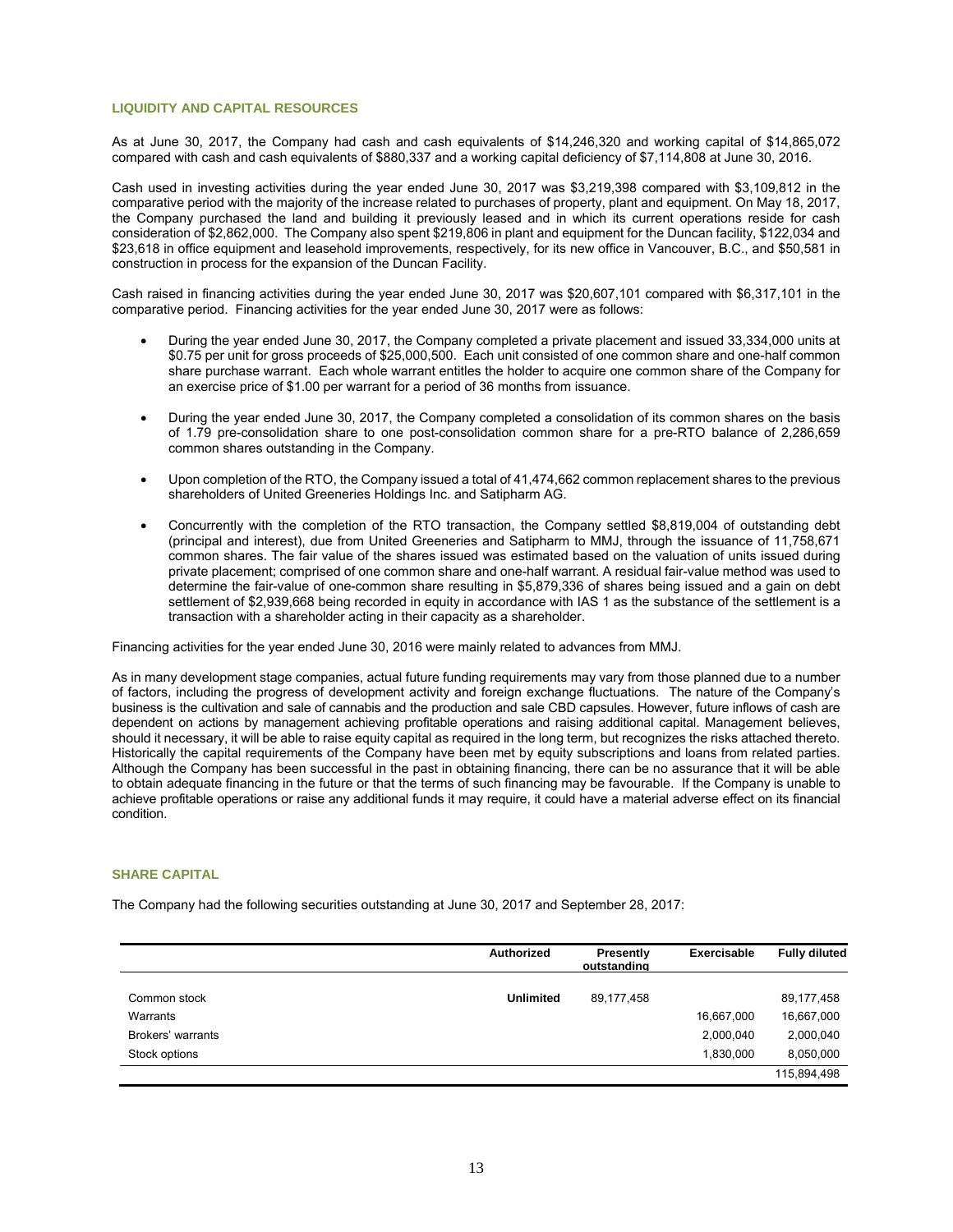# **OFF BALANCE SHEET ARRANGEMENTS**

The Company does not have any off-balance sheet arrangements.

# **TRANSACTIONS WITH RELATED PARTIES**

In addition to related party loans outlined in the Liquidity and Capital Resources section, the Company had the following related party transactions:

The following expenses were paid to key management personnel of the Company:

|                          |           | Year Ended June 30 |
|--------------------------|-----------|--------------------|
|                          | 2017      | 2016               |
|                          | \$        | \$                 |
| Salaries & wages         | 163,404   | 558,413            |
| Consulting fees          | 105,422   | ۰.                 |
| Directors' fees          | 34,000    | ۰                  |
| Share-based compensation | 1,226,761 | 93,856             |
| Total                    | 1,529,587 | 652,269            |

At June 30, 2017, there was \$22,000 directors' fees owing (June 30, 2016 - \$Nil) included in trade and other payables.

During the year ended June 30, 2017, the Company paid \$28,581 to a company associated with a director of the Company.

During the year ended June 30, 2016, the Company paid \$243,402 to a company associated with a director of the Company's subsidiary, Satipharm, in relation to the processing and manufacturing of the Company's CBD capsules.

There were no loans made to directors and other key management personnel of the Company, including their personally related parties during the year ended June 30, 2017. As at June 30, 2016, the Company had a loan receivable from a director and CEO of the Company for \$100,357, which included \$5,810 of interest receivable. The loan was unsecured and incurred interest at a rate of 8% per annum. The loan was repaid during the year ended June 30, 2017.

# **CONTINGENCY AND CONTRACTUAL OBLIGATIONS**

The Company and its subsidiaries enter into contractual agreements from time to time relating to the on-going business activities. As at June 30, 2017, the Company has the following total commitments:

|                             | Within 1 year | $2 - 4$ Years | Over 4 years | Total      |
|-----------------------------|---------------|---------------|--------------|------------|
|                             |               |               |              |            |
| Operating lease commitments | 201.250       | 551.250       | 132.965      | 885,465    |
| Purchase commitments        | 562.461       | 2.161.055     | 802.672      | 3,526,1880 |
| Total                       | 763,711       | 2,712,305     | 935.637      | 4,411,653  |

On March 8, 2017, the Company entered into a 10-year lease agreement for a ground lease on the property adjacent to the Company's current operations in Duncan, BC. Commencing March 1, 2017, the Company will pay monthly rent at a rate of \$2,275 for the first five years and \$2,616 for the remaining five years.

On May 31, 2017, the Company entered into an agreement with GelPell AG for the exclusive marketing, distribution and sale of the GelPell capsules worldwide. As part of this agreement, the Company has yearly minimum purchase commitments.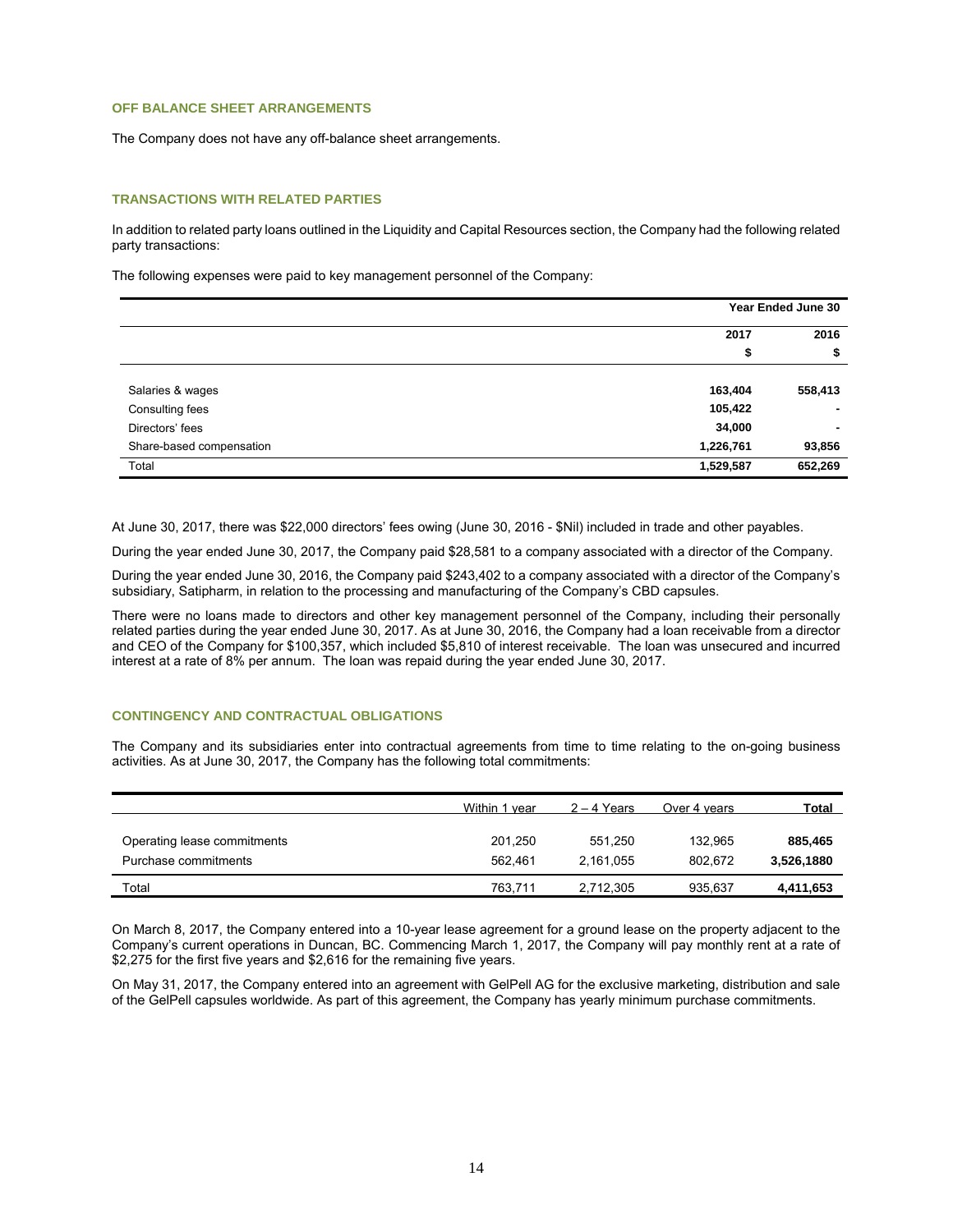# **RISKS & UNCERTAINTIES**

This section discusses factors relating to the business of Harvest One that should be considered by both existing and potential investors. The information in this section is intended to serve as an overview and should not be considered comprehensive and Harvest One may face risks and uncertainties not discussed in this section, or not currently known to us, or that we deem to be immaterial. All risks to Harvest One's business have the potential to influence its operations in a materially adverse manner.

# **Risk's Relating to Harvest One's Business**

# *General Business Risk and Liability*

Given the nature of Harvest One's business, it may from time to time be subject to claims or complaints from investors or others in the ordinary course of business. The legal risks facing Harvest One, its directors, officers, employees or agents in this respect include potential liability for violations of securities law, breach of fiduciary duty or misuse of investors' funds. Some violations of securities laws and breach of fiduciary duty could result in civil liability, fines, sanctions, or the suspension or revocation of Harvest One's right to carry on its existing business. Harvest One may incur significant costs in connection with such potential liabilities.

#### *Reliance on License*

The continuation of Harvest One's business of growing, storing and distributing medical cannabis is dependent on the good standing of all licenses required to engage in such activities and upon adhering to all regulatory requirements related to such activities. United Greeneries, a wholly owned subsidiary of Harvest One, was granted the License by Health Canada on July 28, 2016 designating United Greeneries as a "Licensed Producer," as such term is defined in the ACMPR. The License is valid until June 26, 2020, at which point, United Greeneries must apply to Health Canada for a renewal.

Failure to comply with the requirements of the License or any failure to maintain the License would have a material adverse impact on the business, financial condition and operating results of Harvest One. Although Harvest One believes it will meet the requirements of the ACMPR for future extensions or renewal of the License, there can be no guarantee that Health Canada will extend or renew the License or that, if extended or renewed, the License will be extended or renewed on the same or similar terms. Should Health Canada not extend or renew the License or should it renew the License on different terms, the business, financial condition and results of the operation of Harvest One would be materially and adversely affected.

United Greeneries' current License does not permit United Greeneries to sell medical cannabis. As a recent licensee, the Licenses only permits United Greeneries to cultivate cannabis. United Greeneries has submitted an application to Health Canada to amend its License to allow for the sale and distribution of medical cannabis. In order to receive approval for the amended License, United Greeneries will be required to demonstrate compliance with the quality control standards and the *Good Production Practices* as established under Subdivision D of the ACMPR. United Greeneries' ability to obtain an amendment to its License is dependent on satisfying Health Canada it has complied with Subdivision D of the ACMPR and all other regulatory requirements. Although Harvest One believes it will meet all regulatory requirements to obtain a license to sell cannabis to the public, there can be no guarantee that Health Canada will amend the License to allow for the sale of cannabis products to the public. Should Health Canada not amend the License to allow for sale to the public, the business, financial condition and results of the operation of Harvest One would be materially and adversely affected.

#### *Share Price Volatility*

The market price for Harvest One common shares may be volatile and subject to wide fluctuations in response to numerous factors, many of which are beyond Harvest One's control, including the following:

- actual or anticipated fluctuations in the Harvest One's quarterly results of operations;
- recommendations by securities research analysts;
- changes in the economic performance or market valuations of companies in the industry in which Harvest One operates;
- addition or departure of the Harvest One 's executive officers and other key personnel;
- release or expiration of transfer restrictions on outstanding Harvest One common shares;
- sales or perceived sales of additional Harvest One common shares;
- operating and financial performance that vary from the expectations of management, securities analysts and investors;
- regulatory changes affecting the Harvest One's industry generally and its business and operations;
- announcements of developments and other material events by Harvest One or its competitors;
- fluctuations to the costs of vital production materials and services;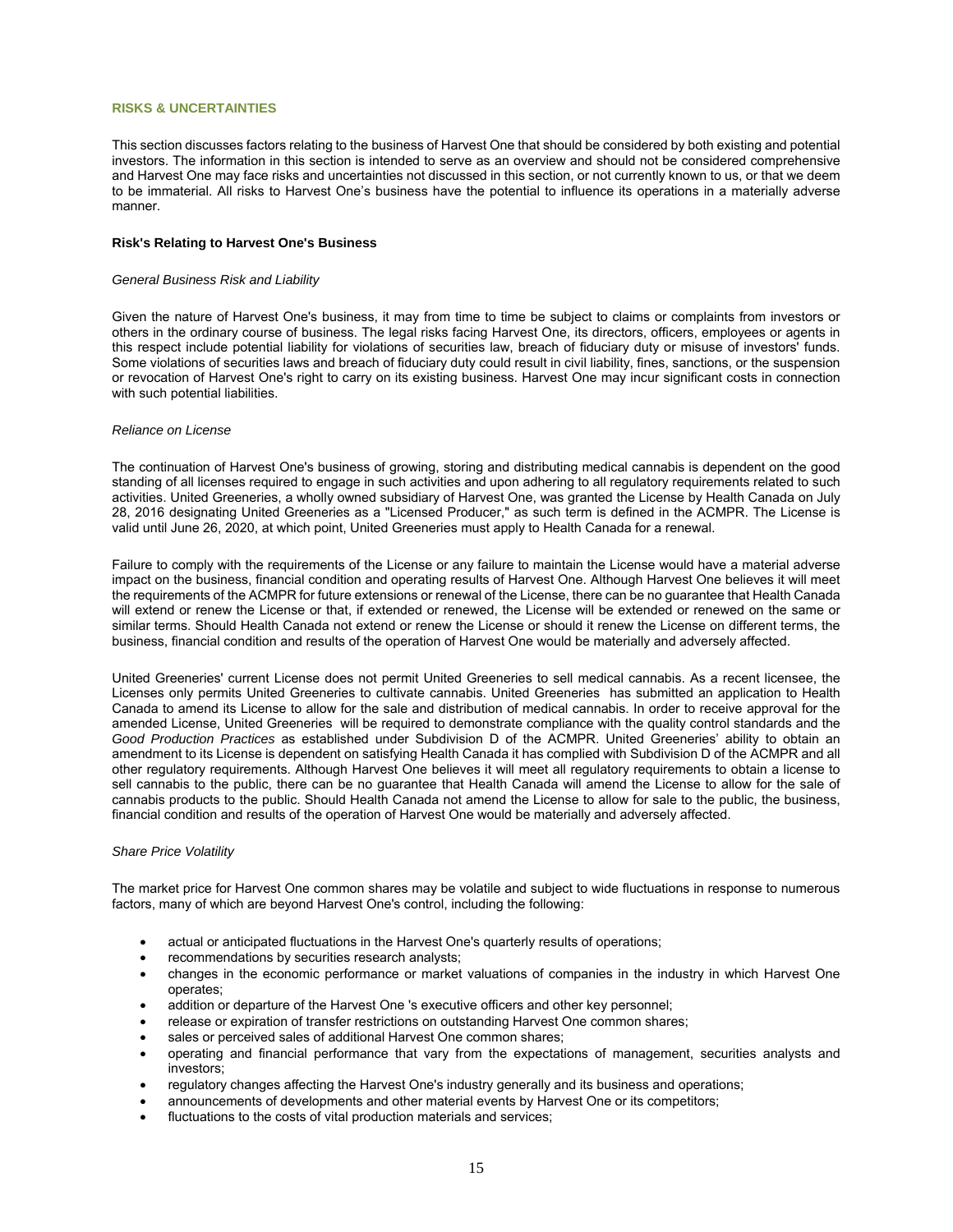- changes in global financial markets and global economies and general market conditions, such as interest rates and pharmaceutical product price volatility;
- significant acquisitions or business combinations, strategic partnerships, joint ventures or capital commitments by or involving Harvest One or its competitors;
- operating and share price performance of other companies that investors deem comparable to Harvest One or from a lack of market comparable companies; and
- news reports relating to trends, concerns, technological or competitive developments, regulatory changes and other related issues in Harvest One's industry or target markets.

Financial markets have recently experienced significant price and volume fluctuations that have particularly affected the market prices of equity securities and have often been unrelated to the operating performance, underlying asset values or prospects of such companies. Such volatility has been particularly evident with regard to the share prices of medical cannabis companies that are public issuers in Canada. Accordingly, the market price of Harvest One common shares may decline even if Harvest One's operating results, underlying asset values or prospects have not changed. Additionally, these factors, as well as other related factors, may cause decreases in asset values that are lasting and not temporary, which may result in impairment losses. There can be no assurance that continuing fluctuations in share price and volume will not occur. If such increased levels of volatility and market turmoil continue, Harvest One's operations could be adversely impacted and the trading price of Harvest One common shares may be materially adversely affected.

# *Reliance on the Facilities*

Harvest One currently operates two facilities: the Duncan Facility and the Lucky Lake Facility. Presently, only the Duncan Facility is licensed by Health Canada to cultivate cannabis. Harvest One expects to focus primarily on the Duncan Facility in the near-term future. Harvest One's operations and the conditions of its facilities are, and will be, subject to hazards inherent in the medical cannabis industry, including equipment defects, equipment malfunctions, natural disasters, fire, explosions, or other accidents that may cause damage to the facilities. Any adverse change or event affecting these facilities, especially the Duncan Facility, may have a material and adverse effect on Harvest One's business, results of operations and financial condition.

# *Lucky Lake Facility is not Licensed under the ACMPR*

The Lucky Lake Facility is not licensed by Health Canada under the ACMPR as a facility where the cultivation of cannabis is permitted. Harvest One, through United Greeneries, has applied to Health Canada to become a Licensed Producer under the ACMPR for the Lucky Lake Facility, and is presently at the security clearance stage of review. United Greeneries' ability to cultivate, store and sell medical cannabis at the Lucky Lake Facility is dependent on obtaining a license from Health Canada and there can be no assurance that United Greeneries will obtain such a license for the Lucky Lake Facility.

# *Facility Expansion*

Any expansion of Harvest One's Duncan Facility and Lucky Lake Facility (provided that it receives a license), including the expansion at the Duncan Facility, is subject to various potential problems and uncertainties, and may be delayed or adversely affected by a number of factors beyond Harvest One's control. These uncertainties including, the failure to obtain regulatory approvals, permits, delays in the delivery or installation of equipment by suppliers, difficulties in integrating new equipment with existing facilities, shortages in materials or labor, defects in design or construction, diversion of management resources, and insufficient funding or other resource constraints. The actual cost of construction may exceed the amount budgeted for expansion. As the result of construction delays, cost overruns, changes in market circumstances or other factors, Harvest One may not be able to achieve the intended economic benefits from the expansion of operations at existing facilities, which in turn may affect Harvest One's business, prospects, financial condition and results of operations. In particular, any expansion of the Duncan Facility and the Lucky Lake Facility (provided that it receives a license) is subject to Health Canada regulatory approvals. The delay or denial of such approvals may have a material adverse impact on the business of Harvest One and may result in Harvest One not meeting anticipated or future demand when it arises.

# *Holding Company Status*

Harvest One is a holding company and essentially all of its operating assets are the capital stock of its subsidiaries. Harvest One conducts substantially all of its business through its subsidiaries, which generate substantially all of its revenues, and its investors are therefore subject to the risks attributable to its subsidiaries. Harvest One's cash flow and its ability to complete current or desirable future enhancement opportunities are dependent on the earnings of its subsidiaries and the distribution of those earnings to Harvest One. The ability of Harvest One's subsidiaries to pay dividends and other distributions will depend on each subsidiary's operating results, applicable laws and regulations regarding the payment of dividends and distributions, and any contractual restrictions on distributions in debt instruments, among other things. In the event of a bankruptcy, liquidation or reorganization of any of Harvest One's subsidiaries, debtholders and trade creditors will generally be entitled to the payment of their claims from the assets of those subsidiaries before any assets are made available for distribution to Harvest One.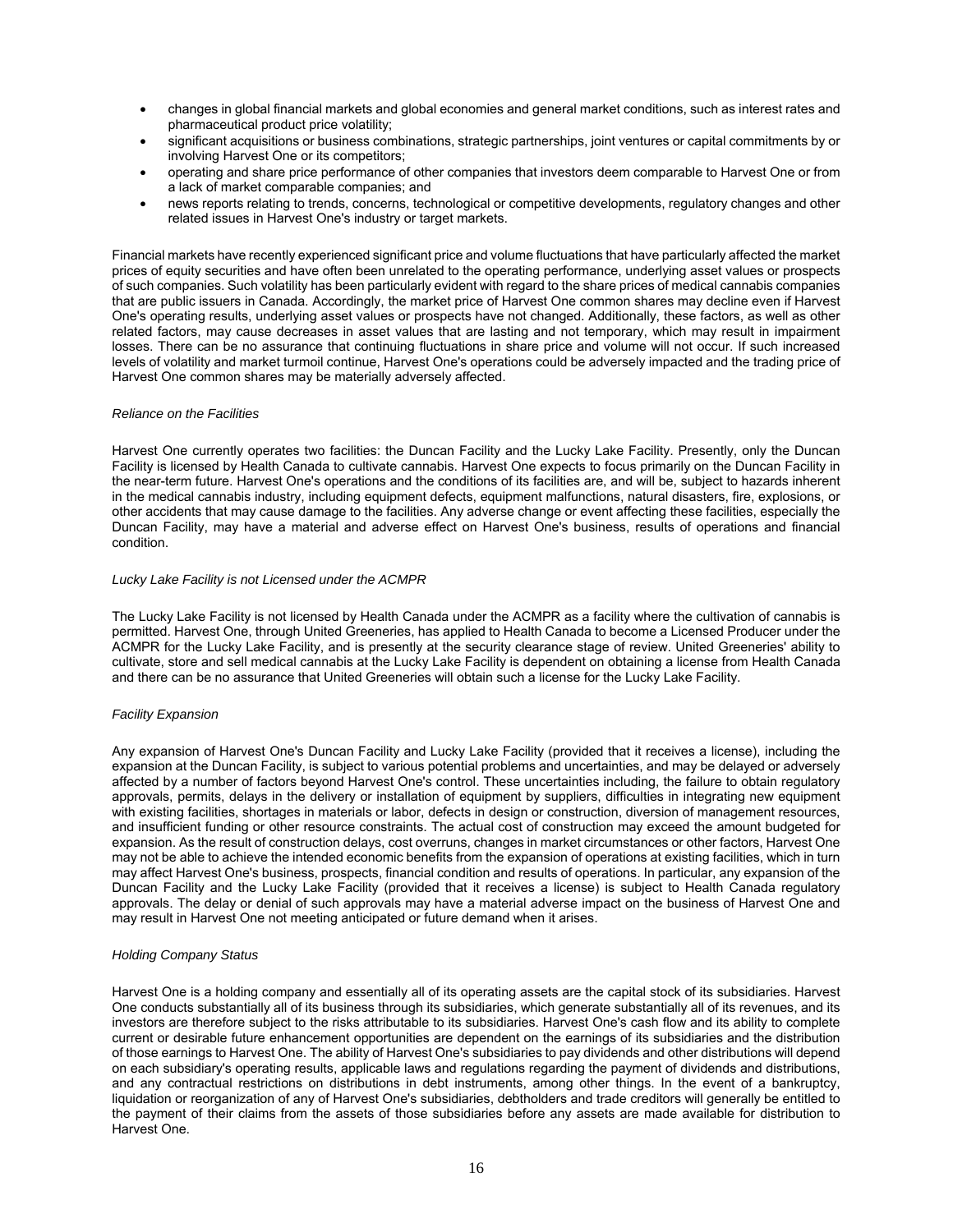# *Limited Operating History*

Harvest One, through its wholly owned indirect subsidiary United Greeneries, entered the medical cannabis business in 2012. Harvest One is therefore subject to many of the risks common to entering a new area of investment, including undercapitalization, cash shortages, limitations with respect to personnel, financial and other resources, and a lack of revenue There is no assurance that Harvest One will be successful in achieving a return on its shareholders' investments and the likelihood of success must be considered in light of its early stage of operations.

# *History of Net Losses*

Harvest One has incurred operating losses in recent periods. Harvest One may not be able to achieve or maintain profitability and may continue to incur significant losses in the future. In addition, Harvest One expects to continue to increase operating expenses as it implements initiatives to continue to grow its business. If Harvest One's revenues do not increase to offset these expected increases in costs and operating expenses, Harvest One will not be profitable. There is no assurance that Harvest One will be successful in achieving a return on shareholders' investments and the likelihood of success must be considered in light of the early stage of operations.

# *Unfavourable Publicity or Consumer Perception*

The success of the medical cannabis industry may be significantly influenced by the public's perception of cannabis's medicinal applications. Medicinal cannabis is a controversial topic, and there is no guarantee that future scientific research, publicity, regulations, medical opinion and public opinion relating to medical marijuana will be favourable. The medical cannabis industry is an early-stage business that is constantly evolving with no guarantee of viability. The market for medical cannabis is uncertain, and any adverse or negative publicity, scientific research, limiting regulations, medical opinion and public opinion relating to the consumption of medical marijuana may have a material adverse effect on Harvest One's (and Harvest One's subsidiaries') operational results, consumer base and financial results.

# *Third Party Transportation*

If United Greeneries is successful in obtaining an amended License to sell medical cannabis products to the public, Harvest One will be required to rely on third party transportation services to deliver their product to their customers. Harvest One is exposed to the inherent risks associated with relying third party transportation services providers, including logistical problems, delays, loss or theft of product and increased shipping costs. Any delay in transporting the product, breach of security or loss of product, could have a material adverse effect on Harvest One's business, financial performance and results of operations. Further, any breach of security and loss of product during transport could affect Harvest One's status as a Licensed Producer.

#### *Management of Growth*

Harvest One may be subject to growth-related risks including capacity constraints and pressure on its internal systems and controls. The ability of Harvest One to manage growth effectively will require continued implementation and improvement of their operational and financial systems and for each to expand, train and manage their respective employee bases. The inability of Harvest One to deal with growth may have a material adverse effect on Harvest One's respective businesses, financial conditions, results of operations and prospects.

#### *Reliance on Management*

The success of Harvest One is dependent upon the ability, expertise, judgment, discretion and good faith of their respective senior management and key employees. While employment agreements and incentive programs are customarily used as primary methods of retaining the services of key employees, these agreements and incentive programs cannot assure the continued services of such employees. Any loss of the services of such individuals could have a material adverse effect on Harvest One's business, operating results or financial condition. Competition for qualified technical, sales and marketing staff, as well as officers and directors can be intense and no assurance can be provided that Harvest One will be able to attract or retain key personnel in the future, which may adversely impact Harvest One's operations.

# *Conflicts of Interest*

Certain of Harvest One directors and officers are also directors and operators in other companies. Situations may arise in connection with potential acquisitions or opportunities where the other interests of these directors and officers conflict with or diverge from Harvest One interests. In accordance with the BCBCA, directors who have a material interest in any person who is a party to a material contract or a proposed material contract are required, subject to certain exceptions, to disclose that interest and generally abstain from voting on any resolution to approve the contract.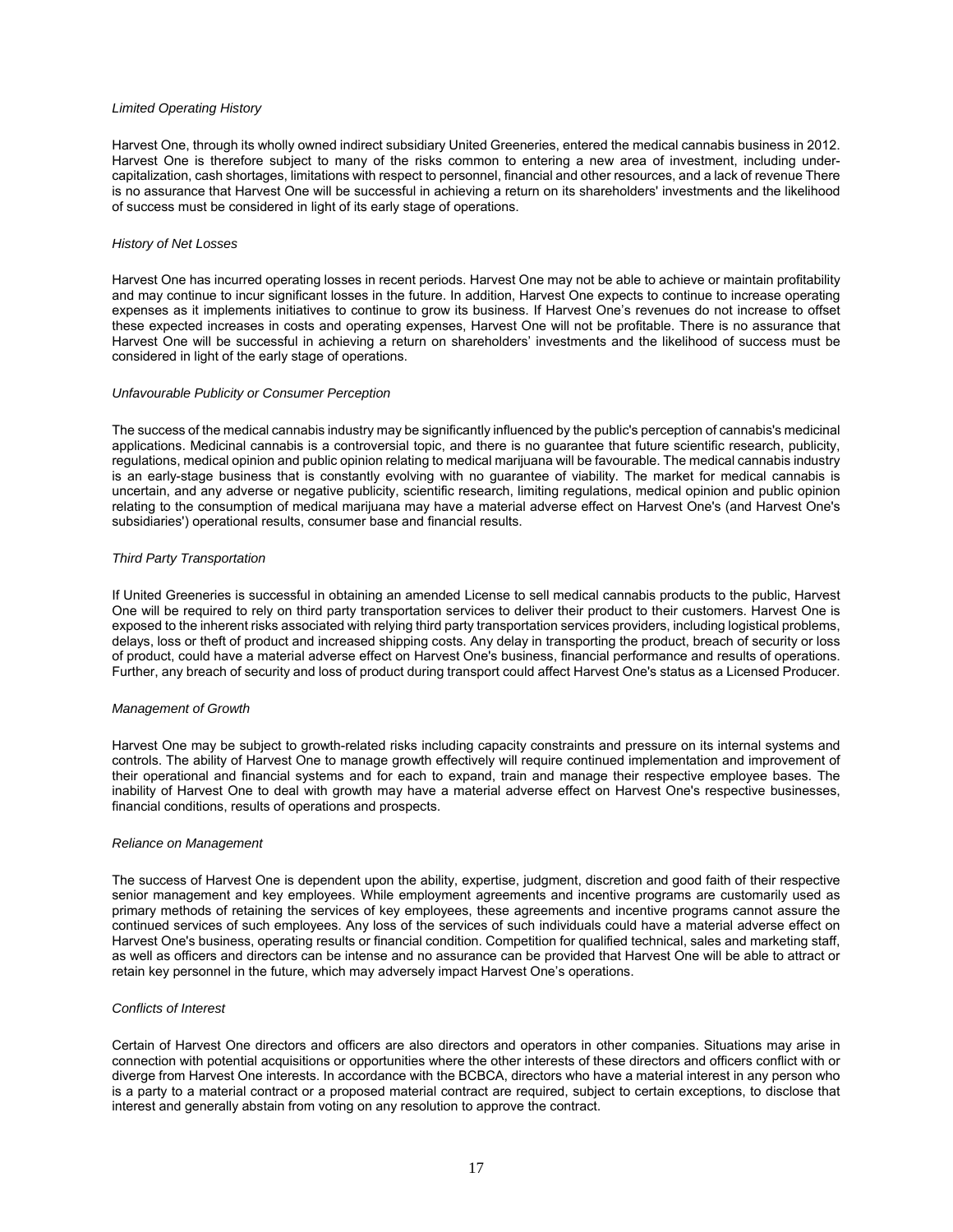In addition, the directors and the officers are required to act honestly and in good faith with a view to its best interests. However, in conflict of interest situations, Harvest One's directors and officers may owe the same duty to another company and will need to balance their competing interests with their duties to Harvest One. Circumstances (including with respect to future corporate opportunities) may arise that may be resolved in a manner that is unfavourable to Harvest One.

# *Principal Security Holder*

MMJ is Harvest One's largest shareholder – directly and indirectly owning a total of 53,333,333 Harvest One common shares (approximately 60% of the outstanding Harvest One common shares). MMJ will have a significant influence on determining the outcome of any corporate transaction or other matter submitted to shareholders for approval, including mergers, consolidations and the sale of all or substantially all of Harvest One's assets, election of directors and other significant corporate actions. MMJ's controlling interest could also have the effect of delaying or preventing a change of control of Harvest One or entrenching Harvest One's board of directors or Harvest One's management, which could conflict with the interests of the other shareholders and, consequently, could adversely affect the market price of Harvest One's securities. Finally, due to MMJ's significant holdings, there can be no guarantee of a ready liquid market for Harvest One common shares.

# *Dividends*

Harvest One has not paid dividends in the past and does not anticipate paying dividends in the near future. Harvest One expects to retain earning to finance the development and enhancement of its products and to otherwise reinvest in Harvest One's businesses. Any decision to declare and pay dividends in the future will be made at the discretion of the board of directors of Harvest One and will depend on, among other things, financial results, cash requirements, contractual restrictions and other factors that the board of directors of Harvest One may deem relevant. As a result, investors may not receive any return on investment in Harvest One common shares unless they sell them for a share price that is greater than that at which such investors purchased them.

# *Limited Market for Securities*

There can be no assurance that an active and liquid market for Harvest One common shares will be maintained and an investor may find it difficult to resell any securities of Harvest One.

# *Credit, Liquidity, Interest, Currency and Commodity Price Risk*

The Board of Directors has overall responsibility for the establishment and oversight of Harvest One's risk management framework. As at June 30, 2017, Harvest One's financial instruments consist of cash and cash equivalents, interest receivable, deposits, accounts payable, accrued liabilities, accrued interest, and loans payable. Cash is reported at fair value. The other amounts reflected in the balance sheet approximate their fair values due to their short-term nature.

Harvest One does not use derivative instruments or hedges to manage risks because Harvest One's exposure to credit risk, interest rate risk and currency risk is small.

Credit risk is the risk that one party to a financial instrument will cause a financial loss for the other party by failing to discharge an obligation. Harvest One is exposed to credit risk through its cash, which is held in a large Canadian financial institution with an issuer credit rating of A-1 by Standard & Poor's. Harvest One believes this credit risk is insignificant.

Interest rate risk is the risk that the fair value or future cash flows of a financial instrument will fluctuate because of changes in market interest rates. Harvest One is exposed to short-term interest rates through the interest earned on cash balances and deposits; however, management does not believe this exposure is significant.

Liquidity risk is the risk that Harvest One will encounter difficulty in meeting obligations associated with financial liabilities. Harvest One manages liquidity risk through the management of its capital structure. In order to meet its financial obligations, Harvest One will need to generate cash flow from the sale or otherwise disposition of property or raise additional funds.

Cash is stated at amounts compatible with those prevailing in the market, are highly liquid, and are maintained with prime financial institutions for high liquidity.

#### *Foreign Currency Risk*

Harvest One – through its subsidiaries – operates in a number of foreign jurisdictions. As a result, Harvest One is exposed to foreign currency risk related to cash and accrued liabilities that are denominated in a foreign currency.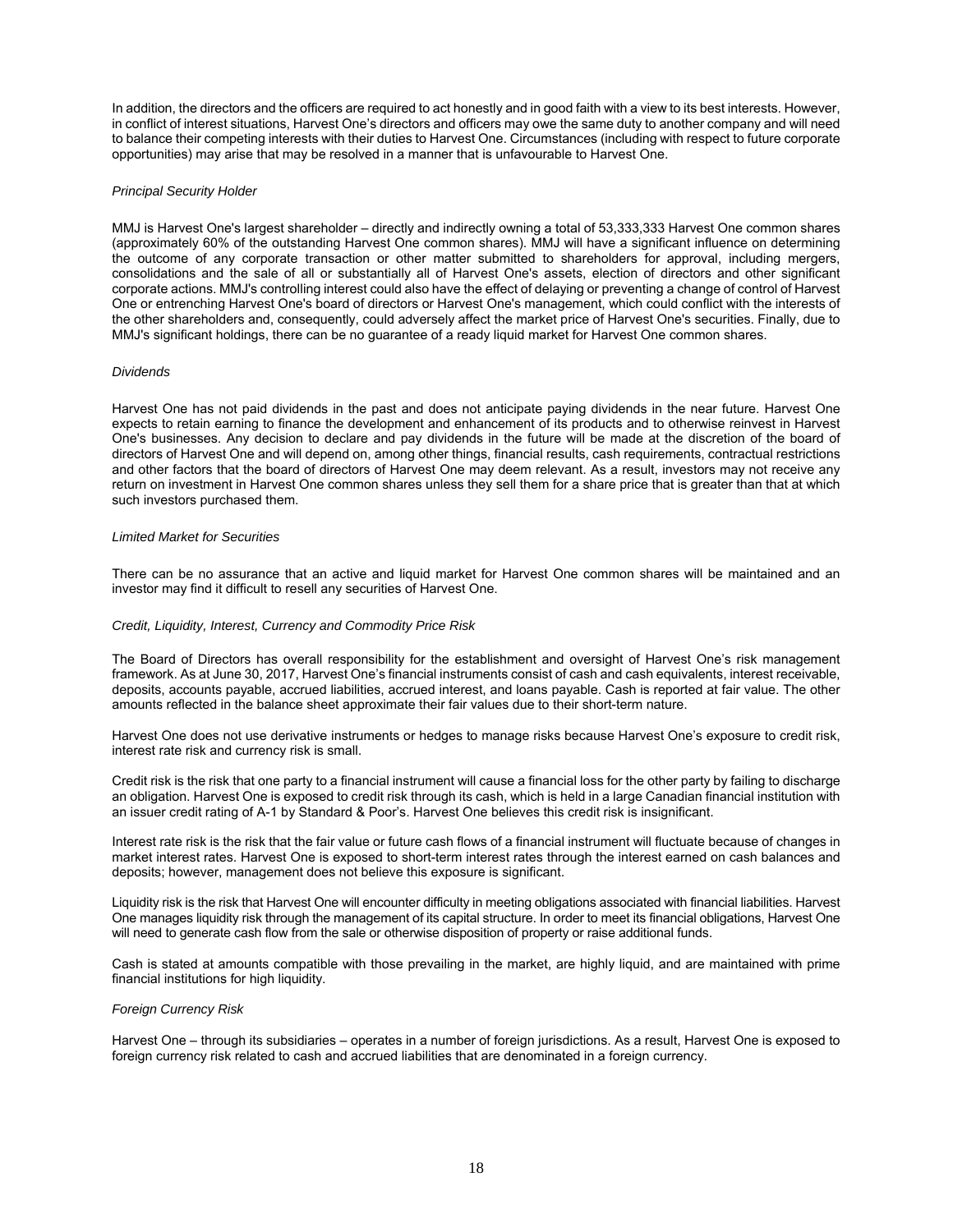# *Litigation*

Harvest One may become party to litigation, mediation and/or arbitration from time to time in the ordinary course of business which could adversely affect its business. Monitoring and defending against legal actions, whether or not meritorious, can be time-consuming, divert management's attention and resources and cause Harvest One to incur significant expenses. In addition, legal fees and costs incurred in connection with such activities may be significant and we could, in the future, be subject to judgments or enter into settlements of claims for significant monetary damages.

While Harvest One has insurance that may cover the costs and awards of certain types of litigation, the amount of insurance may not be sufficient to cover any costs or awards. Substantial litigation costs or an adverse result in any litigation may adversely impact Harvest One's business, operating results or financial condition.

Subsequent to December 31, 2016, Harvest One has settled all claims and is no longer subject to any legal proceedings, claims or litigation. See Note 13 to Harvest One's Interim Financial Statements.

#### *Intellectual Property*

The success of Harvest One's business depends in part on its ability to protect its ideas and technology. Harvest One has no patented technology or trademarked business methods at this time nor has it applied to register any patents.

Even if Harvest One moves to protect its technology with trademarks, patents, copyrights or by other means, Harvest One is not assured that competitors will not develop similar technology, business methods or that Harvest One will be able to exercise its legal rights. Other countries may not protect intellectual property rights to the same standards as does Canada. Actions taken to protect or preserve intellectual property rights may require significant financial and other resources such that said actions have a meaningfully impact our ability to successfully grow our business.

# *Political and Economic Instability*

Harvest One may be affected by possible political or economic instability. The risks include, but are not limited to, terrorism, military repression, extreme fluctuations in currency exchange rates and high rates of inflation. Changes in medicine and agriculture development or investment policies or shifts in political attitude in certain countries may adversely affect Harvest One's business. Operations may be affected in varying degrees by government regulations with respect to restrictions on production, distribution, price controls, export controls, income taxes, expropriation of property, maintenance of assets, environmental legislation, land use, land claims of local people and water use. The effect of these factors cannot be accurately predicted.

#### *Global Economy Risk*

An economic downturn of global capital markets has been shown to make the raising of capital by equity or debt financing more difficult. Harvest One will be dependent upon the capital markets to raise additional financing in the future, while it establishes a user base for its products. As such, Harvest One is subject to liquidity risks in meeting its development and future operating cost requirements in instances where cash positions are unable to be maintained or appropriate financing is unavailable. These factors may impact Harvest One's ability to raise equity or obtain loans and other credit facilities in the future and on terms favorable to Harvest One and its management. If uncertain market conditions persist, Harvest One's ability to raise capital could be jeopardized, which could have an adverse impact on Harvest One's operations and the trading price of Harvest One's shares on the Exchange.

# **Risks Relating to the Medical Cannabis Industry**

#### *Regulatory Risks*

Harvest One, and its subsidiaries United Greeneries and Satipharm, operate in a new industry which is highly regulated, highly competitive and evolving rapidly. As such, new risks may emerge, and management may not be able to predict all such risks or be able to predict how such risks may result in actual results differing from the results contained in any forward-looking statements.

The ability of United Greeneries, through its wholly owned subsidiary United Greeneries, to grow, store and sell medical cannabis in Canada at the Duncan Facility is dependent on its License from Health Canada, maintaining such License in good standing, obtaining Health Canada's approval to amend the License pursuant to the ACMPR to allow sale to the public and maintaining the amended License (if obtained) in good standing. Failure to: (i) comply with the requirements of the License; (ii) maintain this License; and (iii) obtain an amendment of the License to allow for sale of cannabis to the public would have a material adverse impact on the business, financial condition and operating results of United Greeneries and Harvest One.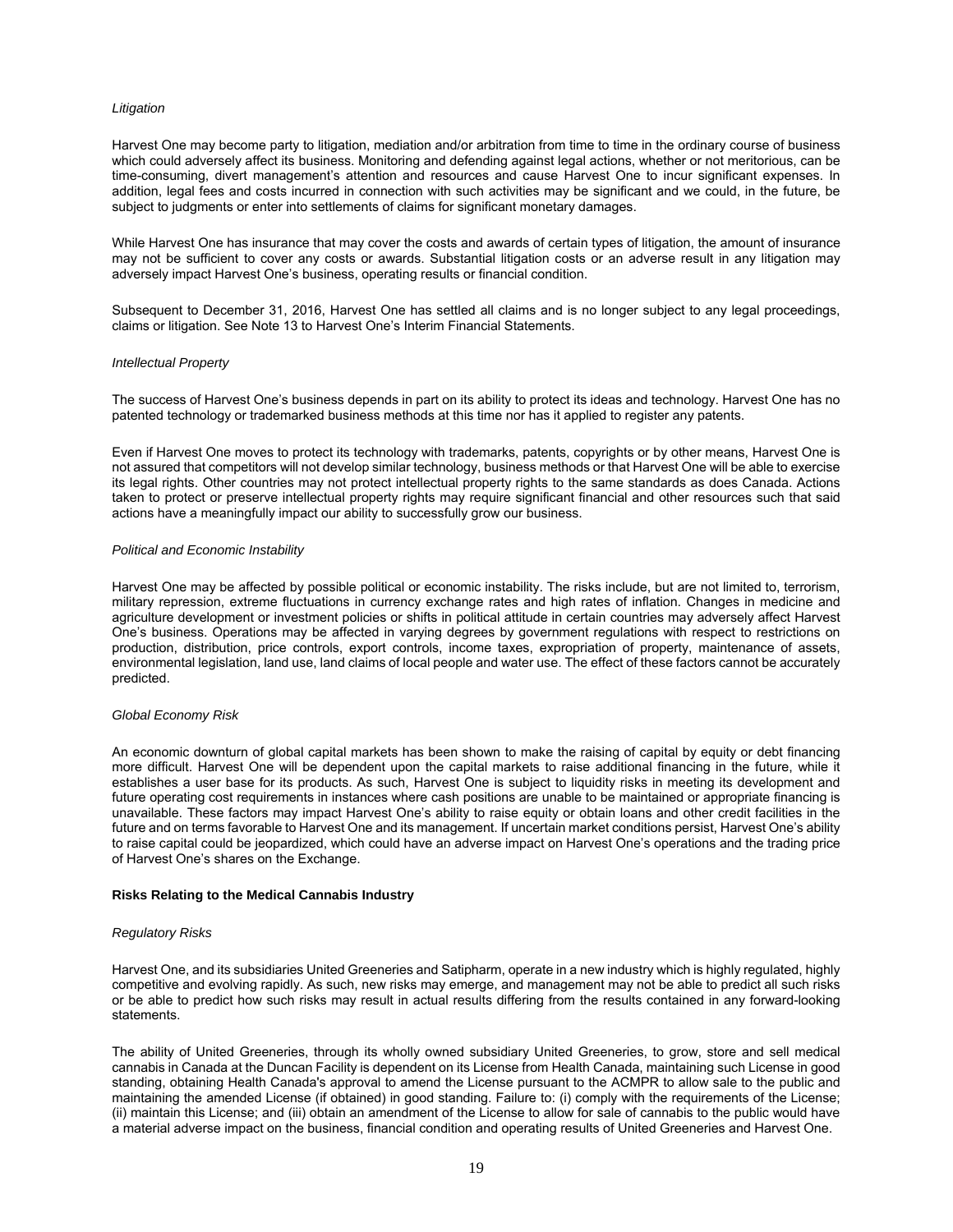United Greeneries and Satipharm will incur ongoing costs and obligations related to regulatory compliance. Failure to comply with regulations may result in additional costs for corrective measures, penalties or in restrictions of our operations. In addition, changes in regulations, more vigorous enforcement thereof or other unanticipated events could require extensive changes to United Greeneries and Satipharm's operations, increased compliance costs or give rise to material liabilities, which could have a material adverse effect on the business, results of operations and financial condition of United Greeneries, Satipharm and Harvest One.

The industry is subject to extensive controls and regulations, which may significantly affect the financial condition of market participants. The marketability of any product may be affected by numerous factors that are beyond Harvest One's control and which cannot be predicted, including changes to government regulations. Changes in government levies and taxes could reduce Harvest One's earnings and could make future capital investments or Harvest One's operations uneconomic. The medical cannabis industry is also subject to numerous legal challenges, which may significantly affect the financial condition of market participants and which cannot be reliably predicted.

United Greeneries is a Licensed Producer under the ACMPR. If and when the License is amended to allow for sale to the public, United Greeneries' business will continue to be subject to the ACMPR regime. In addition to being subject to general business risks and to risks inherent in the nature of an early stage business with an agricultural product in a regulated industry, United Greeneries will need to continue to build brand awareness through significant investment in strategy, production capacity and quality assurance. Harvest One's brand and products may not be effectively promoted as intended. The medical cannabis industry is and marked by competitive conditions, consumer tastes, patient requirements and unique circumstances, and spending patterns that differ from existing markets.

# *Environmental and Employee Health and Safety Regulations*

Harvest One's operations are subject to environmental and safety laws and regulations concerning, among other things, emissions and discharges to water, air and land; the handling and disposal of hazardous and non-hazardous materials and wastes, and employee health and safety. Harvest One will incur ongoing costs and obligations related to compliance with environmental and employee health and safety matters. Failure to obtain an Environmental Compliance Approval or otherwise comply with environmental and safety laws and regulations may result in additional costs for corrective measures, penalties or in restrictions on our manufacturing operations. In addition, changes in environmental, employee health and safety or other laws, more vigorous enforcement thereof or other unanticipated events could require extensive changes to Harvest One's operations or give rise to material liabilities, which could have a material adverse effect on the business, results of operations and financial condition of Harvest One.

# *Change in Laws, Regulations and Guidelines*

Harvest One's business is subject to particular laws, regulations, and guidelines. The production and distribution of medical marijuana is a highly regulated field, and although Harvest One intends to comply with all laws and regulations, there is no guarantee that the governing laws and regulations will not change which will be outside of Harvest One's control.

On February 24, 2016, the Federal Court released its decision in the case of Allard et al v. Canada. The impact of this decision could potentially decrease the size of the market for Harvest One's business, and potentially materially and adversely affect Harvest One's business, its results of operations and financial condition. However, it is not expected that the changes in ACMPR regulations would have an effect on Harvest One's operations that are materially different than the effect on similarsized companies in the industry.

Harvest One's operations are subject to a variety of laws, regulations and guidelines relating to the manufacture, management, transportation, storage and disposal of medical cannabis but also including laws and regulations relating to health and safety, privacy, the conduct of operations and the protection of the environment. While to the knowledge of Harvest One's management, Harvest One is currently in compliance with all such laws, changes to such laws, regulations and guidelines due to matters beyond the control of Harvest One may cause adverse effects to Harvest One's operations and the financial condition of Harvest One.

On March 21, 2014, the Federal Court of Canada issued an interim order affecting the repeal of the Marihuana Medical Access Regulations ("MMAR") and the application of certain portions of the MMPR which are inconsistent with the MMAR in response to a motion brought by four individuals in the Allard case. As a result, (i) individuals who held a license to possess cannabis under the MMAR on March 21, 2014 can continue to possess cannabis in accordance with the terms of that license except that the maximum quantity of dried cannabis authorized for possession shall be that which is specified by their license or 150 grams, whichever is less; and (ii) individuals who held, as of September 30, 2013, or were issued thereafter a valid license to produce cannabis under the MMAR can continue to produce medical cannabis in accordance with the terms of that license. Individuals covered by the injunction who wish to change the terms of their license, such as a change in address or designated producer, will be able to do so by registering with Health Canada under the new regulations.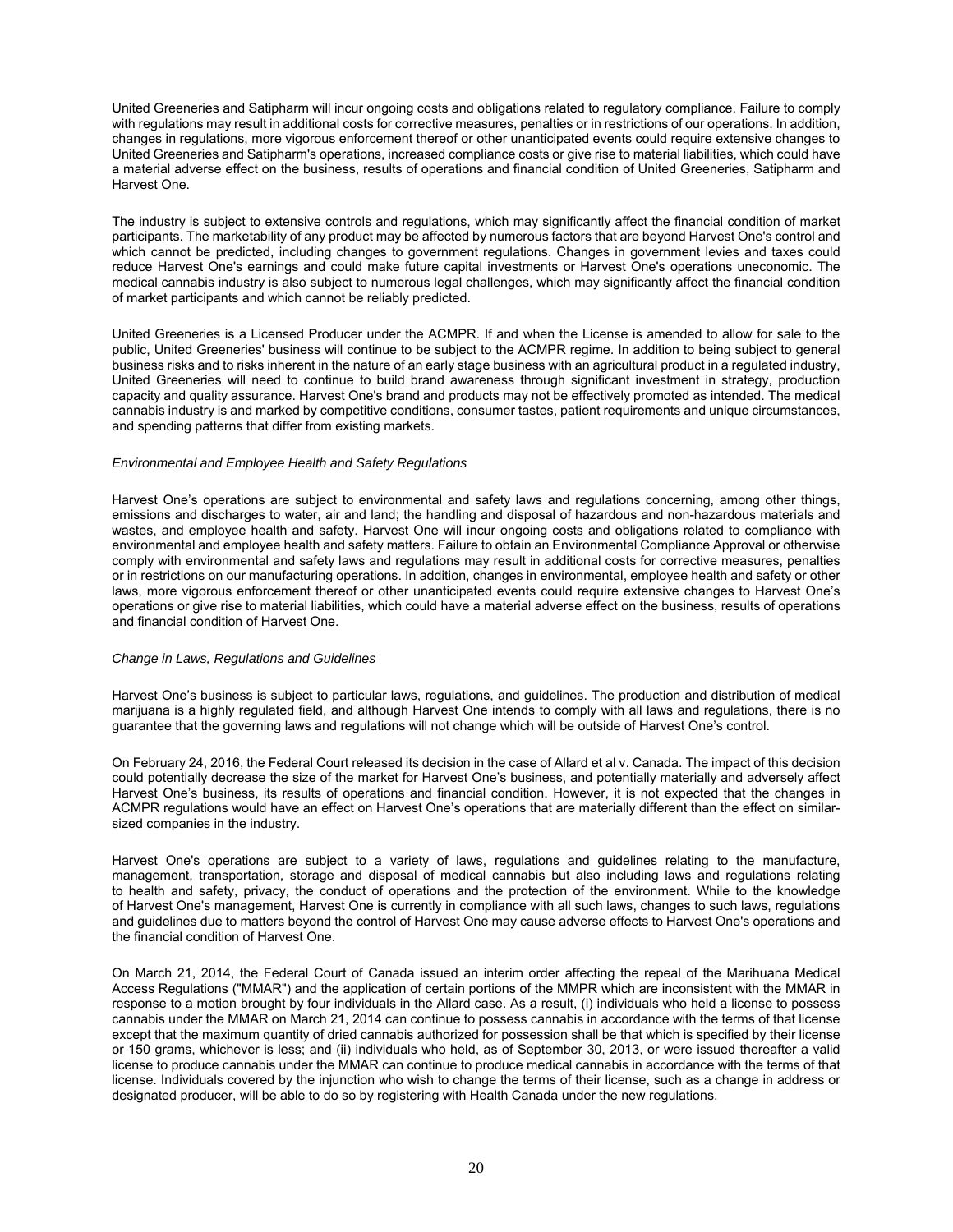On June 11, 2015 the Supreme Court of Canada, in Smith, held that the restriction on the use of non-dried forms of cannabis for medical cannabis users violates the right to liberty and security of individuals in a manner that is arbitrary and not in keeping with the principles of fundamental justice. As a result, the Supreme Court of Canada declared that Sections 4(1) and 5(2) of the CDSA, which prohibits possession and trafficking of non-dried forms of cannabis, are no longer of force and effect to the extent that they prohibit a person with medical authorization from possessing cannabis derivatives for medical purposes. This ruling means that medical cannabis patients authorized to possess and use medical cannabis are no longer limited to using dried forms of cannabis and may now consume cannabis and its derivative forms for medical purposes. The effect of the Supreme Court of Canada decision on Licensed Producers was not as clear since Licensed Producers were governed and licensed under the MMPR. In order to clarify the uncertainty surrounding a legal source of supply of cannabis as a result of the Supreme Court of Canada decision, on July 8, 2015 Health Canada issued certain exemptions under the CDSA, permitting Licensed Producers to produce and sell cannabis oil and fresh cannabis buds and leaves, in addition to dried cannabis (this did not permit Licensed Producers to sell plant material that can be used to propagate cannabis).

The Federal Court decision on Allard was delivered on February 24, 2016. In the decision, the Federal Court declared the MMPR invalid as it unconstitutionally violated patients Charter protected rights to liberty and security. However, the Court suspended the operation of the declaration of invalidity for six months to permit Canada to enact a Chartercompliant regime. The government did not choose to appeal the decision to the Federal Court of Appeal. Instead, the government has introduced Charter-compliant legislation.

On August 24, 2016, the ACMPR replaced the MMPR. The ACMPR is Canada's response to the Federal Court of Canada's February 2016 decision in Allard.

Overall, the ACMPR contains four parts:

- Part 1 is similar to the framework under the MMPR. It sets out a framework for commercial production by Licensed Producers responsible for the production and distribution of quality-controlled fresh or dried cannabis or cannabis oil or starting materials (i.e., cannabis seeds and plants) in secure and sanitary conditions.
- Part 2 is similar to the former MMAR regime. It sets out provisions for individuals to produce a limited amount of cannabis for their own medical purposes or to designate someone to produce it for them.
- Parts 3 and 4 include:
	- o Consequential amendments to other regulations that referenced the MMPR (i.e. *Narcotic Control Regulations, New Classes of Practitioners Regulations*) to update definitions and broaden the scope of products beyond dried cannabis; and
	- o Provisions repealing the MMPR and setting out the coming into force of the ACMPR on August 24, 2016.

As of August 24, 2016, Health Canada will accept applications from individuals who wish to register to produce a limited amount of cannabis for their own medical purposes or to designate someone to produce cannabis for them. Individuals who were previously authorized to possess and produce cannabis under the MMAR remain authorized to do so by virtue of a Federal Court injunction order.

Under the ACMPR, Health Canada will continue to accept and process applications to become a Licensed Producer that were submitted under the former MMPR. Further, all Licenses and security clearances granted under the MMPR will continue under the ACMPR, which means that Licensed Producers can continue to register and supply clients with cannabis for medical purposes. New applicants can continue to apply for Licenses to produce under the ACMPR.

The risks to the business of Harvest One represented by this or similar actions are that they might lead to court rulings or legislative changes that allow those with existing licenses to possess and/or grow medical cannabis, perhaps allow others to opt out of the regulated supply system implemented through the ACMPR by growing their own medical cannabis, or potentially even legitimize illegal areas surrounding cannabis dispensaries. This could significantly reduce the addressable market for Harvest One's proposed products and could materially and adversely affect the business, financial condition and results of operations for Harvest One.

While the impact of any of such changes are uncertain and are highly dependent on which specific laws, regulations or guidelines are changed and on the outcome of any such court actions, it is not expected that any such changes would have an effect on Harvest One's operations that is materially different than the effect on similar-sized companies in the same business as Harvest One.

In addition, the industry is subject to extensive controls and regulations, which may significantly affect the financial condition of market participants. The marketability of any product may be affected by numerous factors that are beyond Harvest One's control and which cannot be predicted, such as changes to government regulations, including those relating to taxes and other government levies that may be imposed. Changes in government levies, including taxes, could reduce Harvest One's earnings and could make future capital investments or Harvest One's operations uneconomic.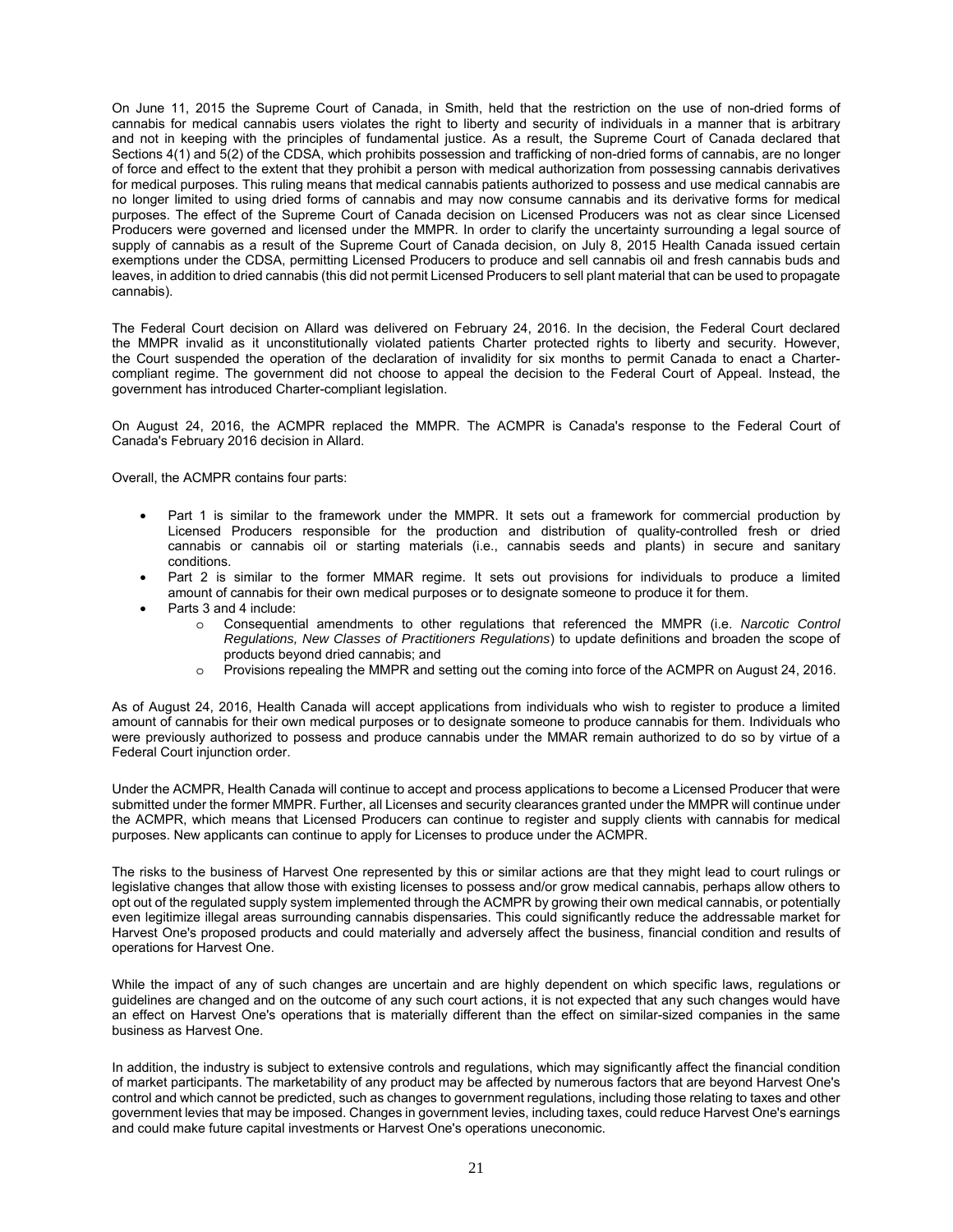# *Legalization of Recreational Cannabis*

On April 13, 2017, the Federal Government of Canada introduced Bill C-45 – *An Act respecting cannabis and to amend the Controlled Drugs and Substances Act, the Criminal Code and Other Acts* ("Bill C-45"). If passed, Bill C-45 will result in the legalization and regulation of recreational cannabis use.

There can be no assurance that Bill C-45 will be passed into law, or passed into law substantially in the form in which it was introduced. Further, even if Bill C-45 is passed into law, the importation, exportation, production, testing, packaging, labelling, sending, delivery, transportation, sale, possession or disposal of cannabis or any class of cannabis will remain subject to extensive regulatory oversight. Such extensive controls and regulations may significantly affect the financial condition of market participants, and prevent the realization of such market participants of any benefits from an expanded market for recreational cannabis products.

# *Restrictions on Sales and Marketing*

The medical cannabis industry is in its early development stage and restrictions on sales and marketing activities imposed by Health Canada, various medical associations, other governmental or quasi-governmental bodies or voluntary industry associations may adversely affect Harvest One's ability to conduct sales and marketing activities and could have a material adverse effect on Harvest One's respective businesses, operating results and financial conditions.

# *Competition*

The market for the medical cannabis products appears to be sizable and Health Canada has only issued a limited number of licenses under the ACMPR regime to produce and sell medical cannabis. The government of Canada has only issued to date a limited number of licenses under the ACMPR to produce and sell medical cannabis. There are, however, several hundred applicants for licenses. The number of licenses granted could have an impact on the operations of Harvest One. Because of the early stage of the industry in which Harvest One operates, Harvest One expects to face additional competition from new entrants. According to Health Canada there were 59 Licensed Producers as of September 21, 2017. If the number of users of medical cannabis in Canada increases, the demand for products will increase and Harvest One expects that competition will become more intense, as current and future competitors begin to offer an increasing number of diversified products. Harvest One expects significant competition from other Licensed Producers. Some companies applying for production licenses may have significantly greater financial, technical, marketing and other resources, may be able to devote greater resources to the development, promotion, sale and support of their products and services, and may have more extensive customer bases and broader customer relationships.

To remain competitive, Harvest One will require a continued level of investment in research and development, marketing, sales and client support. Harvest One may not have sufficient resources to maintain research and development, marketing, sales and client support efforts on a competitive basis which could materially and adversely affect the business, financial condition and results of operations of Harvest One. If Harvest One and its subsidiaries are not successful in investing sufficient resources in these areas, their ability to compete in the market may be adversely affected, which in turn could materially and adversely affect Harvest One's business, financial conditions and results of operation.

Additionally, there is potential that the industry will undergo consolidation, creating larger companies that may have increased geographic scope and other economies of scale. Increased competition by larger, better-financed competitors with geographic or other structural advantages could materially and adversely affect the business, financial condition and results of operations of Harvest One.

# *Agricultural Operations*

Since Harvest One's business will revolve mainly around the growth of medical marijuana, an agricultural product, the risks inherent with agricultural businesses will apply. Such risks may include disease and insect pests, among others. Although Harvest One expects to grow its product in a climate controlled, monitored, indoor location, there is not guarantee that changes in outside weather and climate will not adversely affect production. Further, any rise in energy costs may have a material adverse effect on Harvest One's ability to produce medical marijuana.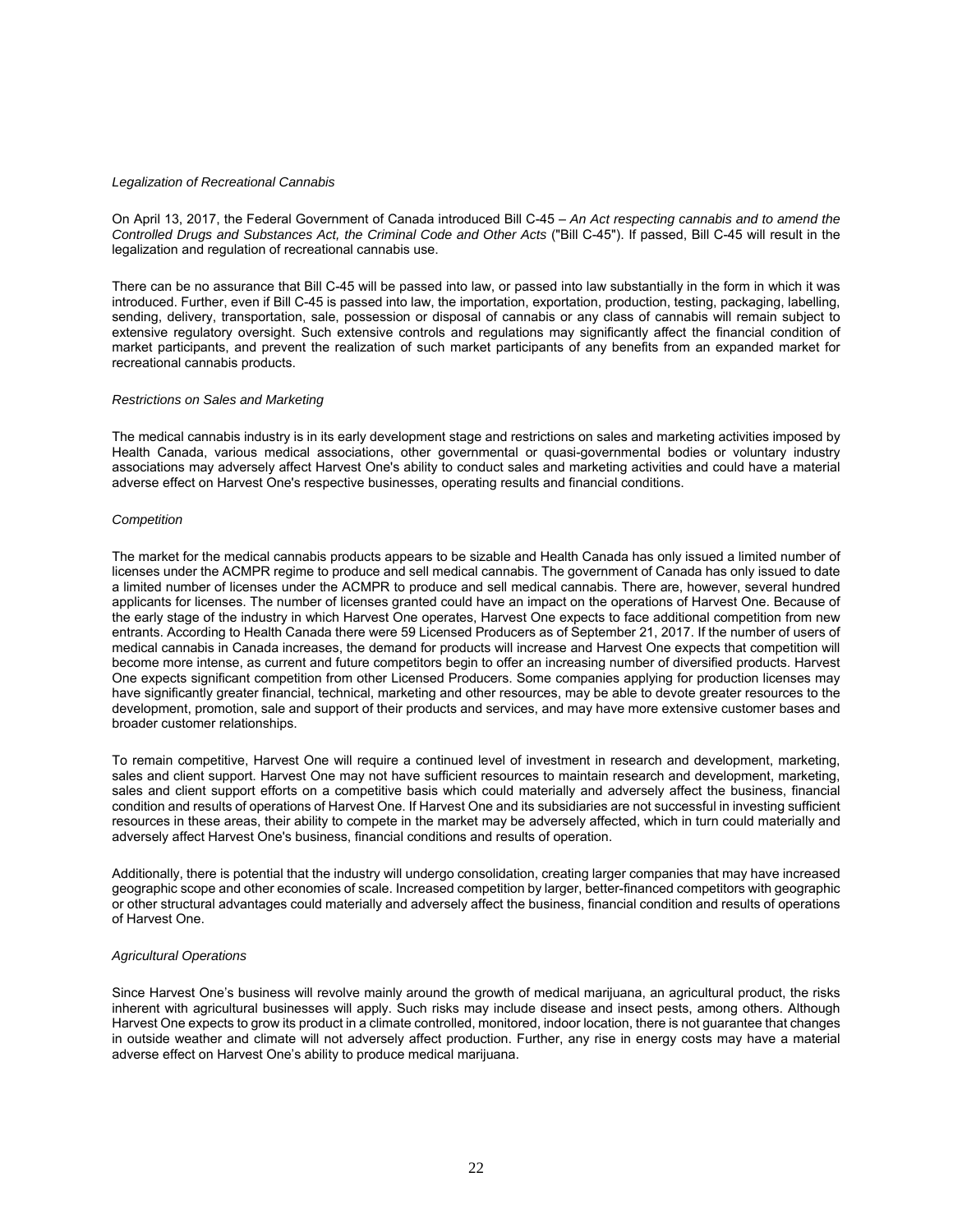# *Vulnerability to Rising Energy Costs*

Harvest One's medical cannabis growing operations consume considerable energy, making Harvest One vulnerable to rising energy costs. Rising or volatile energy costs may adversely impact the business of United Greeneries and its ability to operate profitably.

# *Fluctuating Prices of Raw Materials*

Harvest One's revenues, if any, are expected to be in large part derived from the production, sale and distribution of marijuana. The price of production, sale and distribution of marijuana will fluctuate widely due to the how young the marijuana industry is and is affected by numerous factors beyond Harvest One's control including international, economic and political trends, expectations of inflation, currency exchange fluctuations, interest rates, global or regional consumptive patterns, speculative activities and increased production due to new production and distribution developments and improved production and distribution methods. The effect of these factors on the price of product produced by Harvest One and, therefore, the economic viability of any of Harvest One's business, cannot accurately be predicted.

# *Product Liability*

As a manufacturer and distributor of products designed to be ingested or inhaled by humans. Harvest One faces an inherent risk of exposure to product liability claims, regulatory actions and litigation if its products are alleged to have caused loss or injury. In addition, the manufacture and sale of products involve the risk of injury or loss to consumers due to tampering by unauthorized third parties, product contamination and unauthorized use by consumers or other third parties. Previously unknown adverse reactions resulting from human consumption of Harvest One's products alone or in combination with other medications or substances could occur. Harvest One may be subject to various product liability claims, including that Harvest One's products caused death, injury, illness, or other loss. A product liability claim or regulatory action against Harvest One could result in increased costs, adversely affect Harvest One's reputation with its respective clients and consumers generally, and adversely affect the results of operations and financial conditions of Harvest One.

There can be no assurance that Harvest One will be able to obtain or maintain product liability insurance on acceptable terms or with adequate coverage against potential liabilities. Such insurance in expensive and may not be available in the future on acceptable terms, or at all. An inability to obtain sufficient insurance coverage on reasonable terms could prevent or inhibit the commercialization of Harvest One's products.

# *Product Recalls*

Manufacturers and distributors of products may be subject to the recall or return of their products for a variety of reasons, including product defects, such as contamination, unintended harmful side effects or interactions with other substances, packaging safety and inadequate or inaccurate labeling disclosure. If any of Harvest One's products are recalled due to an alleged product defect or for any other reason, Harvest One could be required to incur the unexpected expense of the recall and any legal proceedings that might arise in connection with the recall. Harvest One may lose a significant amount of sales and may not be able to replace those sales at an acceptable margin or at all. In addition, a product recall may require significant management attention and otherwise distracted from day to day operations.

# *Operating Risk and Insurance Coverage*

Harvest One maintains insurance to protect their assets, operations and employees. While Harvest One believes their insurance coverage addresses all material risks to which they are exposed and is adequate and customary in its current state of operations, such insurance is subject to coverage limits and exclusions and may not be available for the risks and hazards to which Harvest One is exposed. Harvest One may be also unable to maintain insurance at economically feasible premiums. Insurance coverage may not continue to be available or may not be adequate to cover any resulting liability. Harvest One might also become subject to liability for pollution or other hazards which may not be insured against or which Harvest One may elect not to insure against because of premium costs or other reasons. Losses from these events may cause Harvest One to incur significant costs that could have a material adverse effect upon Harvest One's financial performance and results of operations.

# **CRITICAL ACCOUNTING JUDGEMENTS & ESTIMATES**

The preparation of the combined consolidated financial statements requires management to make judgments and estimates and form assumptions that affect the reporting amounts of assets and liabilities at the date of the financial statements and reporting amounts of revenues and expenses during the reporting period. On an ongoing basis, management evaluates its judgments and estimates in relation to assets, liabilities, revenue, and expenses. Management uses historical experience and various other factors it believes to be reasonable under the given circumstances as the basis for its judgments and estimates. Actual outcomes may differ from these estimates under different assumptions and conditions.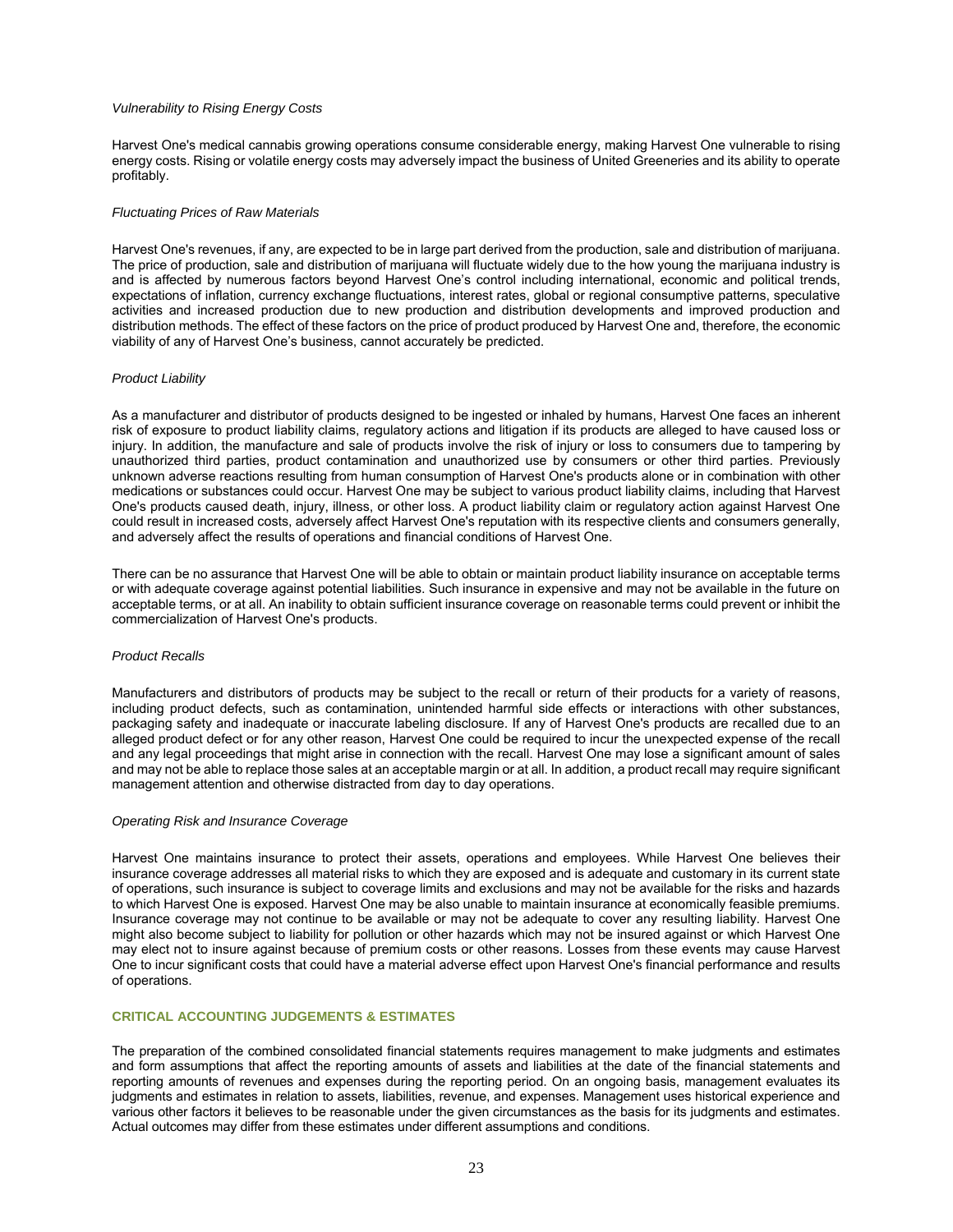A detailed summary of all of the Company's significant accounting policies is included in Note 4 to the audited combined consolidated financial statements for the year ended June 30, 2017.

Areas that often require significant management estimates and judgment include biological assets and inventory, the estimated useful lives and depreciation of property, plant and equipment, share-based compensation, warrants, going concern assessment, accruals, provisions, and the determination of the functional currency. The following is an outline of the estimates that the Company considers as critical in the preparation of its financial statements:

- (a) The Company fair values its biological assets and inventory which requires estimates and assumptions on the stage of growth of the cannabis, harvesting costs, selling costs, sales price, wastage, expected yields, and spoilage.
- (b) The Company has recorded depreciation and amortization which requires estimates of the useful lives and when the asset is available for use and any impairment to these assets is dependent on estimates of recoverable amounts, taking into account market conditions and the useful lives of the assets
- (c) The Company has recorded stock-based compensation using the *Black-Scholes Pricing Model*, which requires an assumption of the risk-free rate, expected lives of the stock options, forfeiture rates, and their related volatilities.
- (d) The Company has recorded Brokers' warrants using the *Black-Scholes Pricing Model,* which requires an assumption of the risk-free rate, expected lives of the warrants, and their related volatilities.

# **RECENT ACCOUNTING PRONOUNCEMENTS**

The adoption of the new and revised standards, amendments and interpretations issued by the IASB effective for periods beginning on or after July 1, 2016 has not had a material impact on the accounting policies, methods of computation or presentation applied by the Company.

Additional new or amended accounting standards that have been previously issued by the IASB but are not yet effective, and have not been applied by the Company, are as follows:

# *IFRS 9 Financial Instruments*

IFRS 9 was issued by the IASB in November 2009 and October 2010 and will replace IAS 39. IFRS 9 uses a single approach to determine whether a financial asset is measured at amortized cost or fair value, replacing the multiple rules in IAS 39. The approach in IFRS 9 is based on how an entity manages its financial instruments in the context of its business model and the contractual cash flow characteristics of the financial assets. Two measurement categories continue to exist to account for financial liabilities in IFRS 9, fair value through profit or loss ("FVTPL") and amortized cost. Financial liabilities held-for-trading are measured at FVTPL, and all other financial liabilities are measured at amortized cost unless the fair value option is applied.

The treatment of embedded derivatives under the new standard is consistent with IAS 39 and is applied to financial liabilities and non-derivative hosts not within the scope of the standard. The effective date of IFRS 9 is January 1, 2018.

# *IFRS 15, Revenue from Contracts with Customers*

IFRS 15 was issued by the IASB in May 2014 and specifies how and when revenue should be recognized based on a fivestep model, which is applied to all contracts with customers. On April 12, 2016, the IASB published final clarifications to IFRS 15 with respect to identifying performance obligations, principal versus agent considerations, and licensing. IFRS 15 becomes effective for annual periods beginning on or after January 1, 2018 with early adoption permitted.

# *IFRS 16, Leases*

In January 2016, the IASB issued IFRS 16 Leases, which will replace IAS 17 Leases. This standard introduces a single lessee accounting model and requires a lessee to recognize assets and liabilities for all leases with a term of more than twelve months, unless the underlying asset is of low value. A lessee is required to recognize a right-of-use asset representing its right to use the underlying asset and a lease liability representing its obligation to make lease payments. The standard will be effective for annual periods beginning on or after January 1, 2019, but earlier application is permitted for entities that apply IFRS 15 Revenue from Contracts with Customers at or before the date of initial adoption of IFRS 16.

The Company is assessing the impact of the new or revised IFRS standards in issue but not yet effective on its financial position and financial performance.